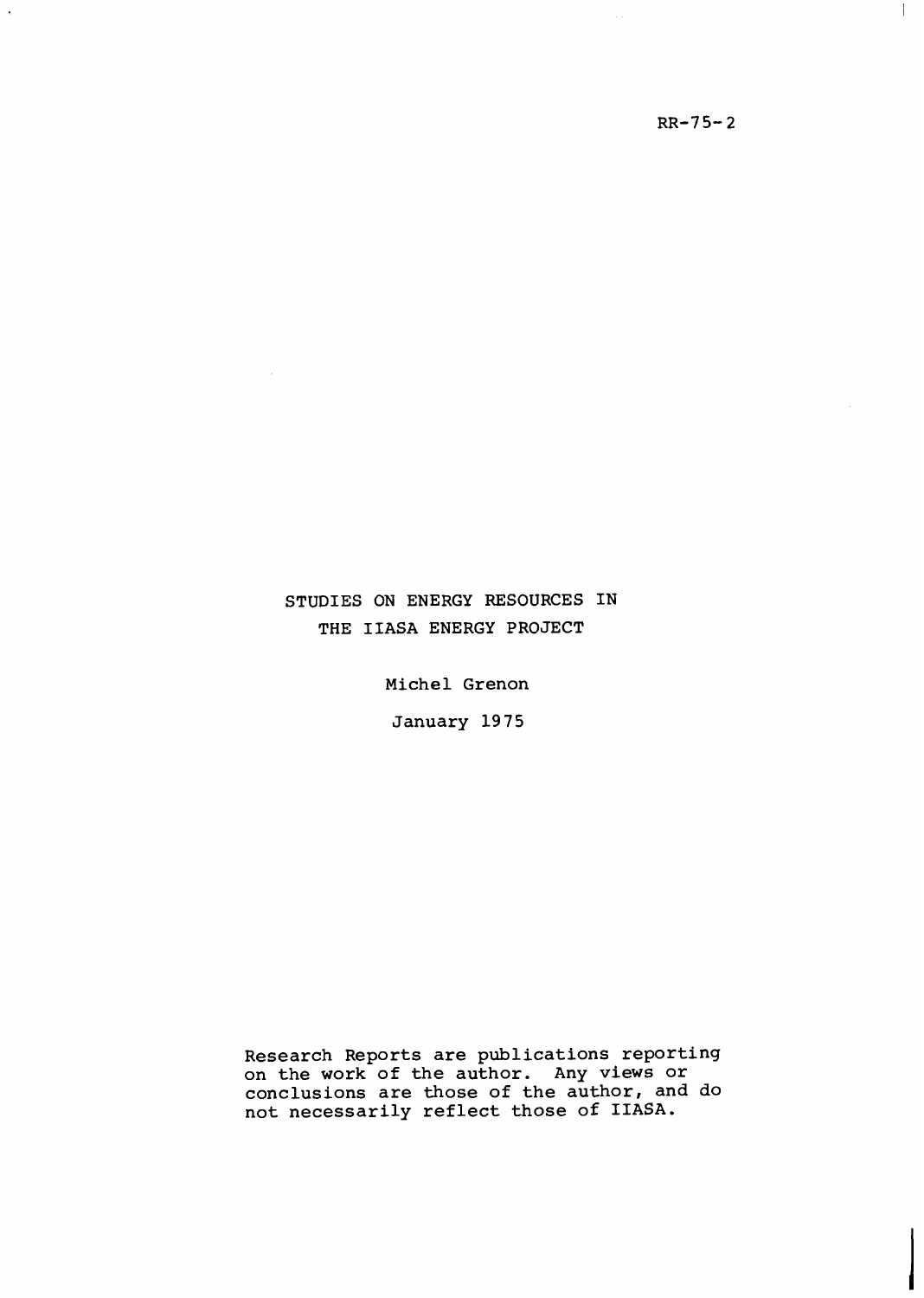$\label{eq:2.1} \frac{1}{\sqrt{2}}\int_{\mathbb{R}^3}\frac{1}{\sqrt{2}}\left(\frac{1}{\sqrt{2}}\right)^2\frac{1}{\sqrt{2}}\left(\frac{1}{\sqrt{2}}\right)^2\frac{1}{\sqrt{2}}\left(\frac{1}{\sqrt{2}}\right)^2\frac{1}{\sqrt{2}}\left(\frac{1}{\sqrt{2}}\right)^2.$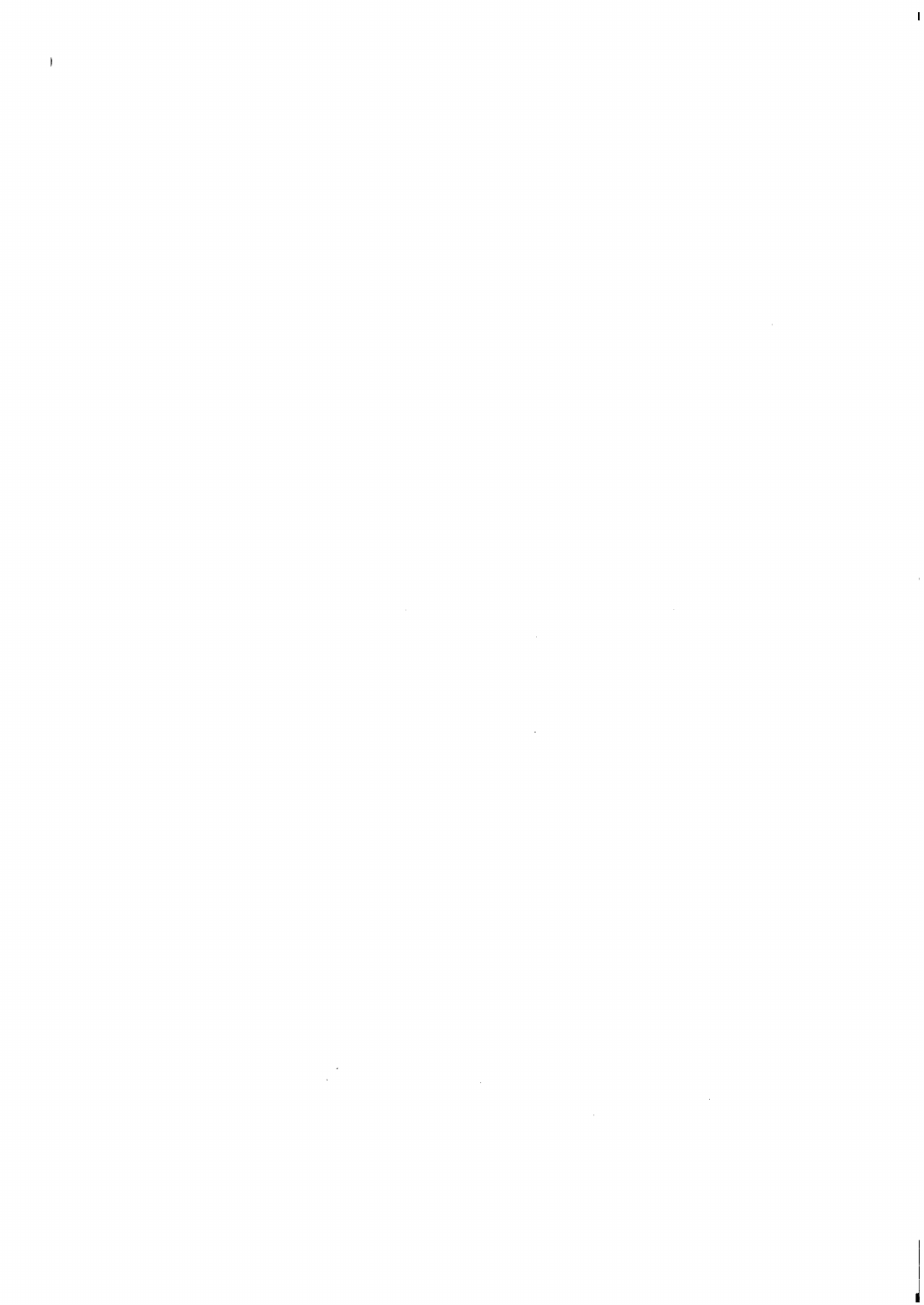### PREFACE

This report is a follow-up to the contribution of Professor Michel Grenon to the IIASA Energy Project Status Report (SR-74-1-EN, April 5, 1974), and is aimed at helping to locate the coming IIASA Conference on Energy Resources (May 20-21, 1975) among the various activities of the Energy Project on energy reserves and resources.

Basically, this report was presented during the visit of the Energy Project (December 1-4, 1974), to the Committee for IIASA, USSR Academy of Sciences, Moscow.

Wolf Häfele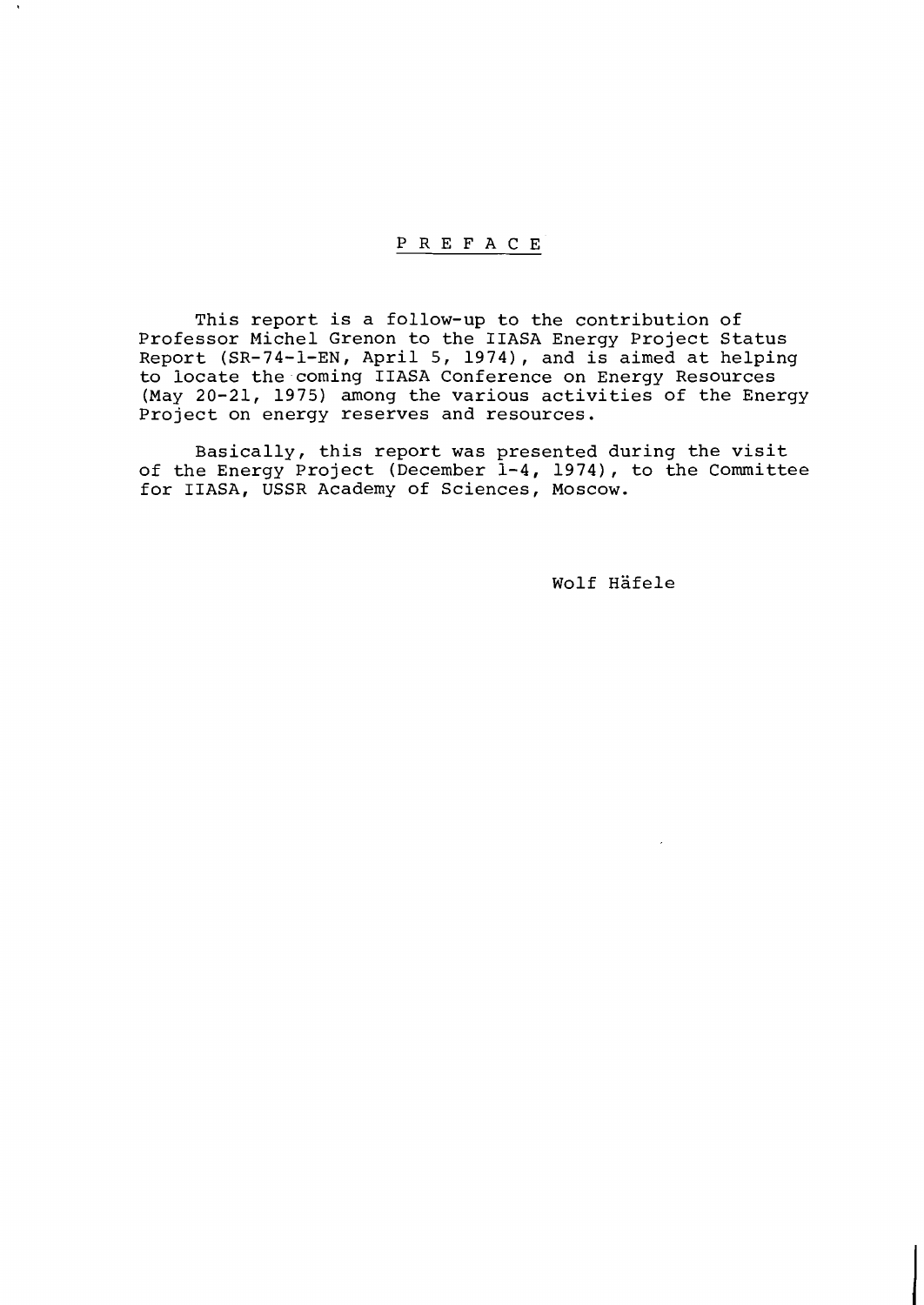$\label{eq:2.1} \frac{1}{\sqrt{2}}\left(\frac{1}{\sqrt{2}}\right)^{2} \left(\frac{1}{\sqrt{2}}\right)^{2} \left(\frac{1}{\sqrt{2}}\right)^{2} \left(\frac{1}{\sqrt{2}}\right)^{2} \left(\frac{1}{\sqrt{2}}\right)^{2} \left(\frac{1}{\sqrt{2}}\right)^{2} \left(\frac{1}{\sqrt{2}}\right)^{2} \left(\frac{1}{\sqrt{2}}\right)^{2} \left(\frac{1}{\sqrt{2}}\right)^{2} \left(\frac{1}{\sqrt{2}}\right)^{2} \left(\frac{1}{\sqrt{2}}\right)^{2} \left(\$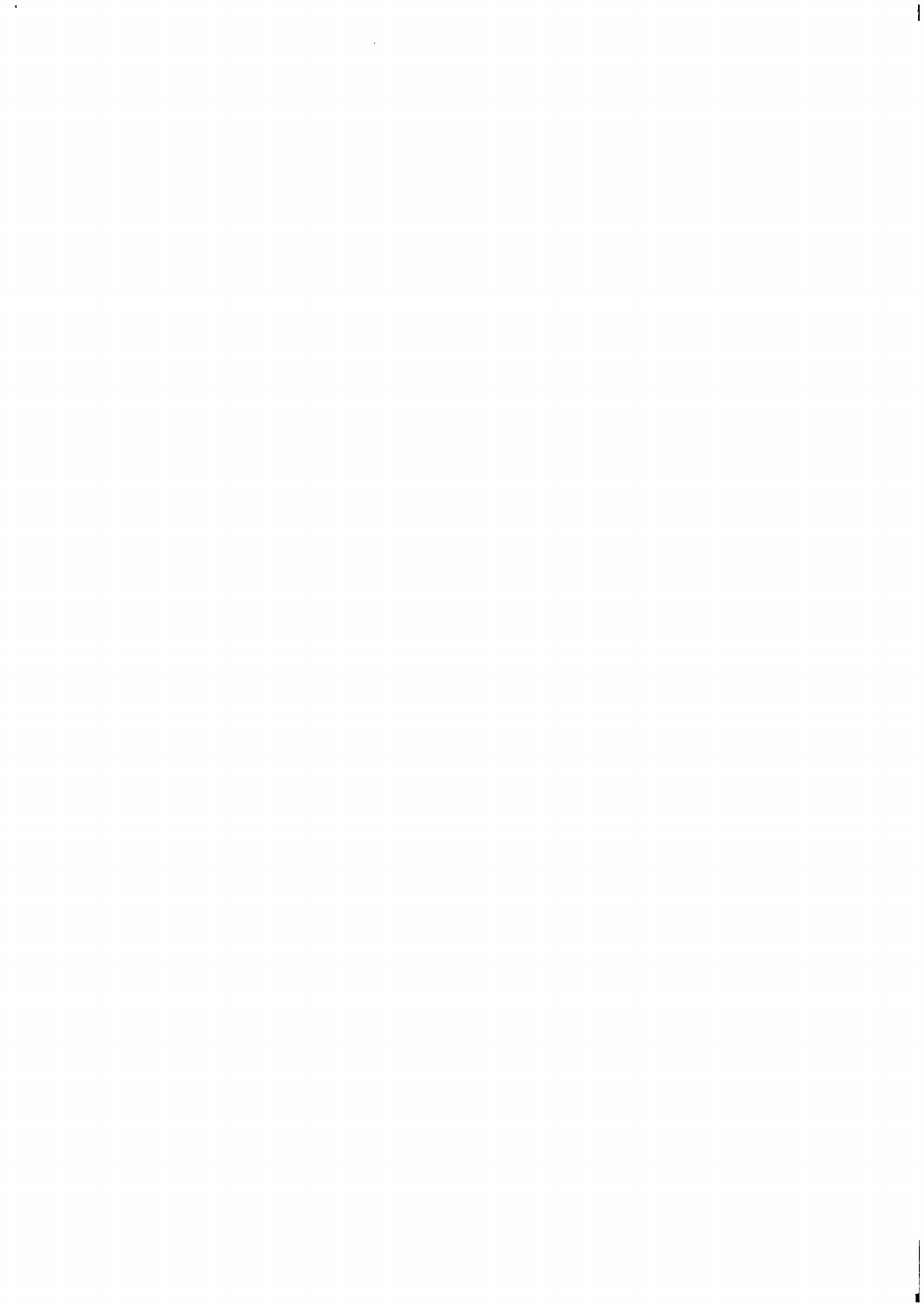### Studies on Energy Resources in

The IIASA Energy Project

Michel Grenon

### Introduction

A crucial point for the transition from a fossil to a non-fossil energy economy is time. Are we in a hurry, and must we shift as fast as possible from coal and hydrocarbons to say nuclear fission? Or else do we have time, not only to choose the best of various possible options (the options being studied in the Energy Project are: nuclear fission, nuclear fusion, solar and geothermal), but also to implement them with optimized devices, such as the fast breeder instead of the lower-performance Light Water Reactor?

Regarding nuclear fission, we can also raise another question: Is it still really on open option, or are we already so heavily committed to it that it is more comparable to coal and hydrocarbons (all the more so if we consider the amount of known uranium reserves, if used only with the LWR) than to solar and/or geothermal?

If we agree that time is a crucial factor for any study on transition such as we are doing in the Energy Project, we realize immediately that time is closely related to, and dependent on, resources (essentially, for our purpose here, coal, hydrocarbons and natural uranium, i.e. non-renewable energy resources) .

But the problem of resources, to my mind, can be looked at from two different points of view:

- 1. Knowing--or expecting to know--the various energy resources, when do we need a new energy option? Or
- 2. Knowing that in any case we need a new energy option (or two or three new energy options), and that we need a certain amount of time to implement this, do we have enough resources to make the transition as well as possible?

In the first case, I would say that we would like to know the maximum, or ultimate, amount of energy resources. second case, we need some kind of acceptable minimum value, assuming a more or less tight planification of energy development.

Thus the author is studying the resource problem, to aid those in the IIASA Energy Project who are investigating energy options, and in close collaboration with them.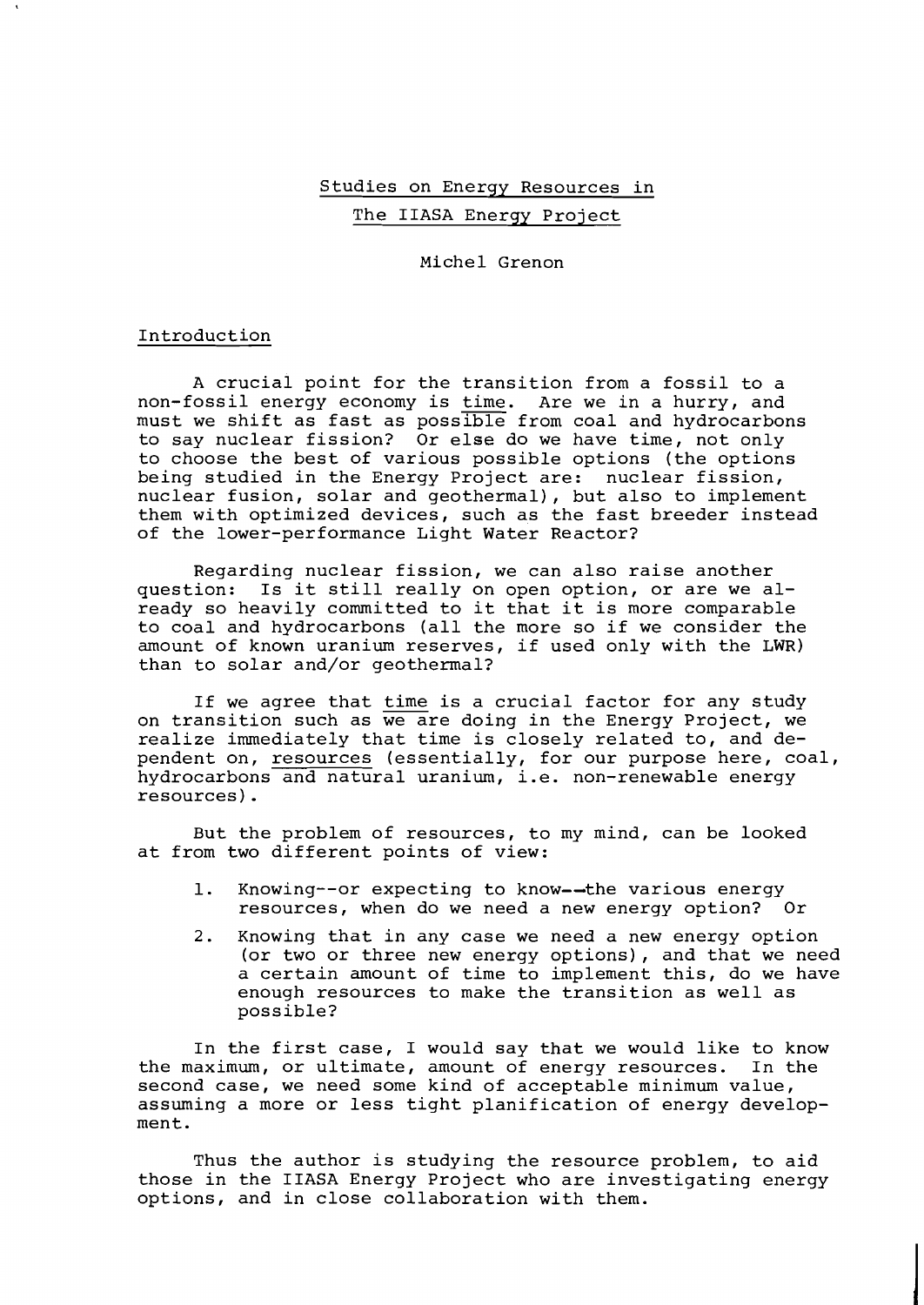### Energy Resource Studies

We have divided these studies into three parts, related to the various steps between the energy resources in the ground and the final availability of raw energy materials to the "consumer" (Figure 1).

The first step is the assessment of energy resources. How many resources are really in the ground, or what is the "energy resources capital" for mankind?

The second step is related to the production of energy materials. What are the main problems, and are there global factors introducing limits to the production capability of world energy materials?

But for the time being, energy users are generally different from energy producers. So a major point for energy consumers is energy trade: can we foresee future conditions of energy trade? This is the third step of our studies.

Before describing our detailed studies of the various steps, it must be stated clearly that these problems, as a whole, would alone require at least an entire Institute like IIASA. So we have concentrated on some major points, or points<br>which appeared to us to have been insufficiently studied. Morewhich appeared to us to have been insufficiently studied. over, we have emphasized as much as possible the methodological aspects, or else, for obvious reasons, the "service" aspect, such as a critical collection of energy resources data for the use of other scientists.

#### Energy Resources Assessment

Of the various activities which can be associated with energy resources assessment, we have concentrated mainly on definitions, analysis of data, and methodology (Figure 2).

A first difficulty is related to the definition of energy reserves and/or resources. If we take oil, for instance, the most international of all energy commodities, the U.S.A. distinguishes between two types of oil reserves (drilled or proven, and additional); the French Petroleum Institute has adopted three types (proven, probable, and possible), and even the second type, probable, is subdivided into probable A and probable B; and in the Soviet Union, five types are considered (drilled proven reserves, undrilled proven reserves, discovered possible .<br>reserves, undiscovered possible reserves, and hypothetical re-<br>serves).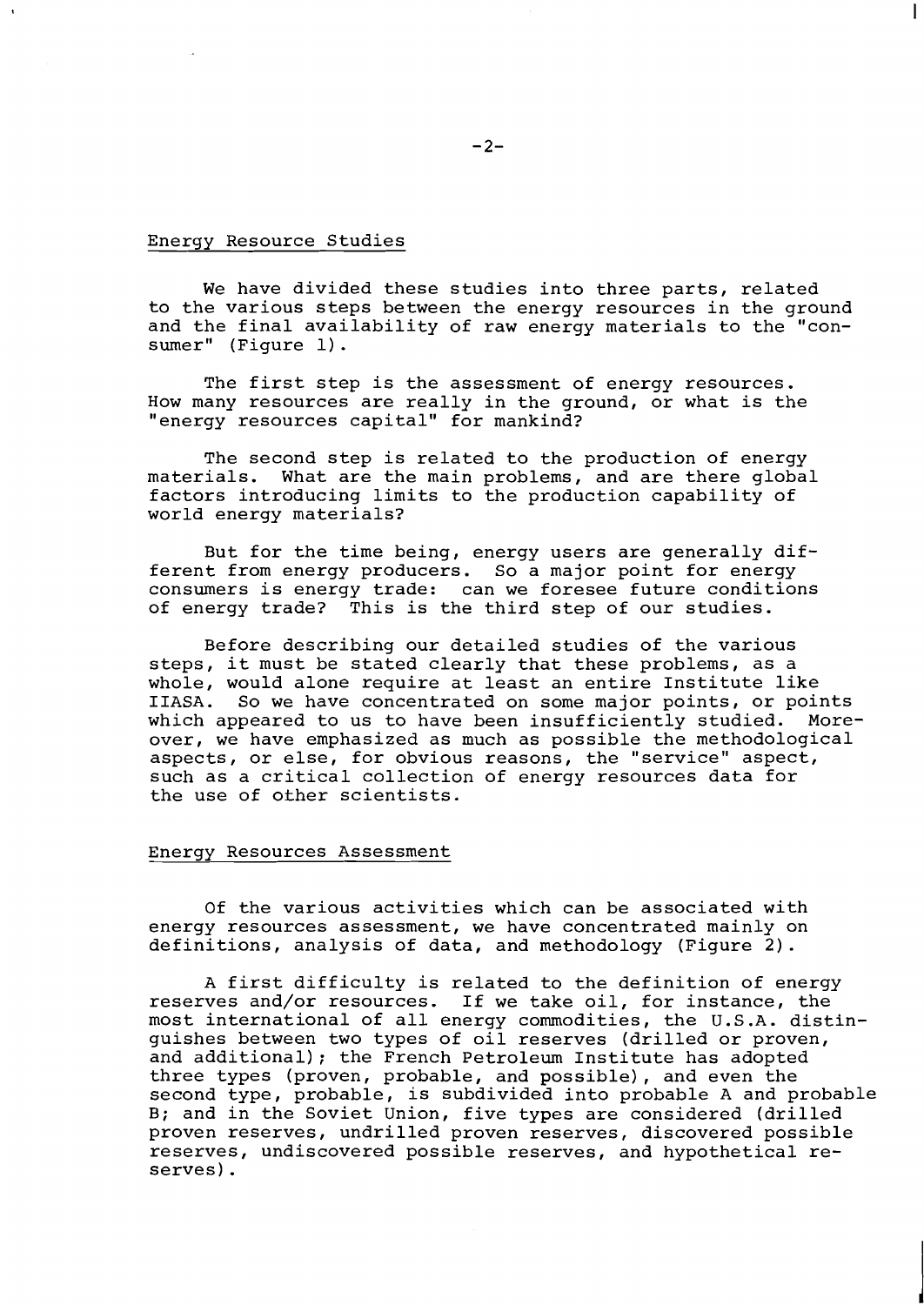

 $\bar{z}$ 

## **FROM RESOURCES IN THE GROUND TO ENERGY CONSUMPTION**

**FIGURE 1**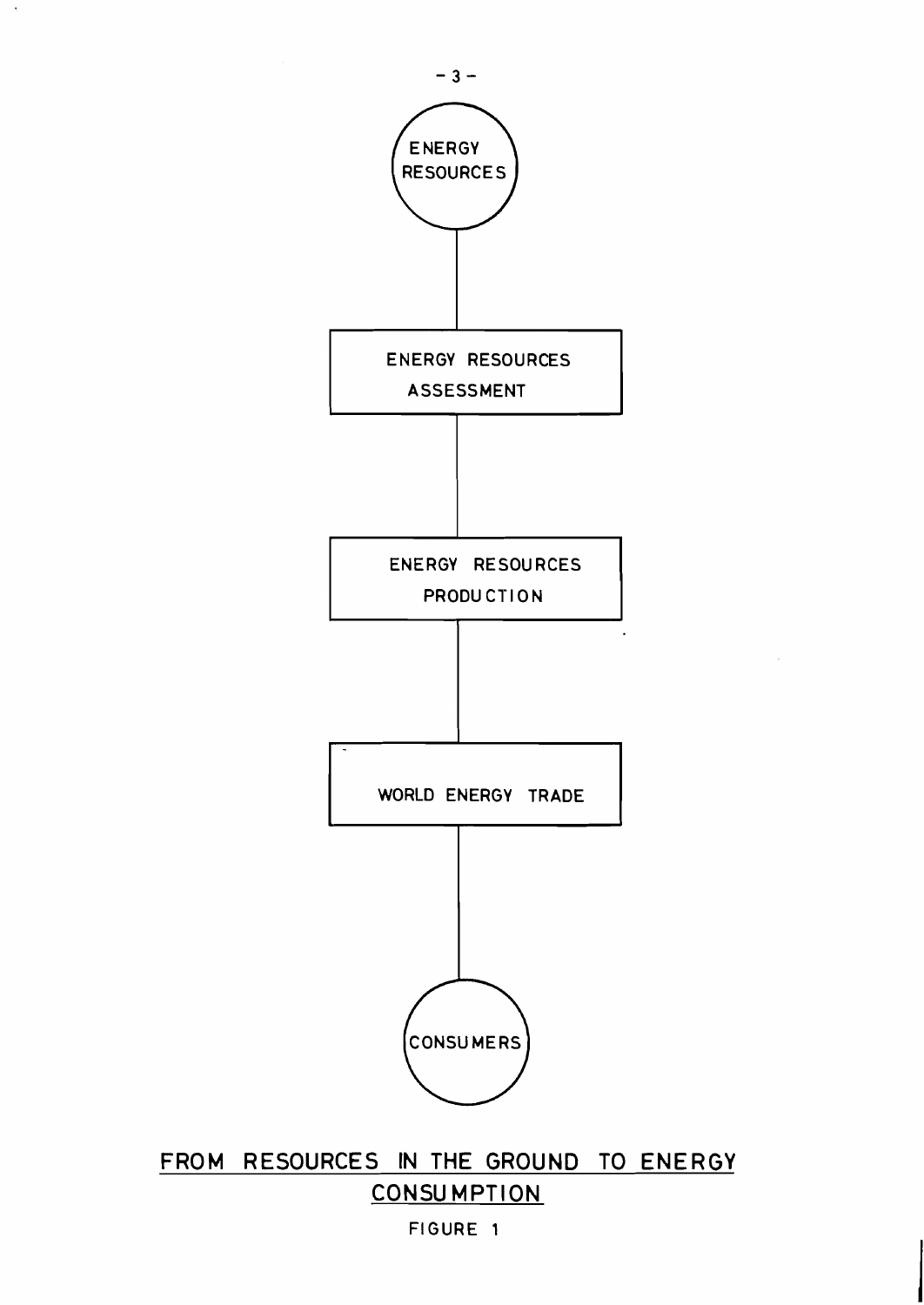



 $\ddot{\phantom{1}}$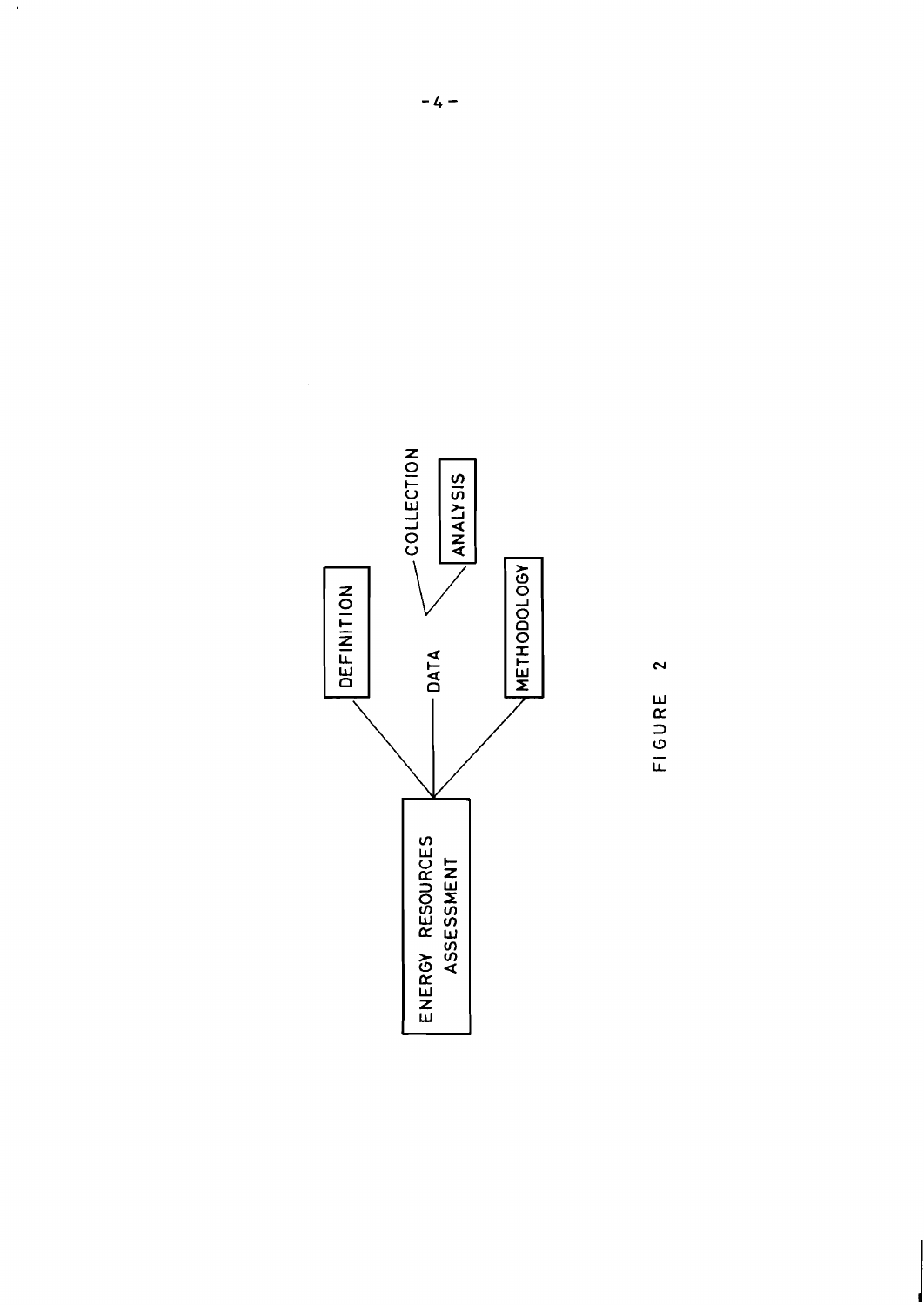It is clear that such a situation makes it very difficult to compare and/or integrate these data on a world basis. The situation is no better for the resources in general, and various definitions and/or representations are used throughout the world, as shown in Figure 3 and 4.

One of the most extensively used classifications is that of McKelvey (upper part of Figure 4) of the USGS. McKelvey distinguishes between identified and undiscovered resources, and between those recoverable under present economic conditions: marginal or paramarginal ( at less than 1.5 present economic conditions), and submarginal ( at more than 1.5 present economic conditions) . In fact, a time in which economic conditions (costs and/or prices) are changing so fast, we are not completely satisfied with McKelvey's classification: we at IIASA are more in favor of Brobst and Pratt's classification into only recoverable and subeconomic resources, with undiscovered resources split between known and undiscovered districts (lower part of Figure 4) .

We have not yet definitely made up our mind at IIASA, and we are studying as many classifications as possible in detail, with their positive or negative aspects, so as to adopt finally the most appropriate classification to our needs.

Some preliminary comments on such definitions can be made:

- 1. Generally, the more detailed the classification, and the more classes are defined, the greater the uncertainties associated with classes of higher rank. As pointed out by King Hubbert, it often happens that the uncertainty of the amount of the higher classes of resources is greater than the known amount of the first class (say, proven reserves), which makes them of low (if not problematic) practical value.
- 2. The economic limit between reserves and resources on the vertical scale is today very uncertain because of new factors: ecology, land management, availability and management of water resources, and political factors ( the difference between costs and price becomes tremendous for oil, for instance for Arabian oil, where price is about 100 times the cost).
- 3. Which inferior limit must we consider? Lasky, for instance, has proposed taking the content of the Earth's crust. But it is clear that under present economic conditions ( and maybe under any economic conditions) some of the Earth's minerals will never be mined. In this case, is it realistic to take such a low limit? At IIASA, for instance ( as will be discussed in the next section), we have begun to study the ENERGY CONTENT of energy resources, and especially of mining operations: at first sight,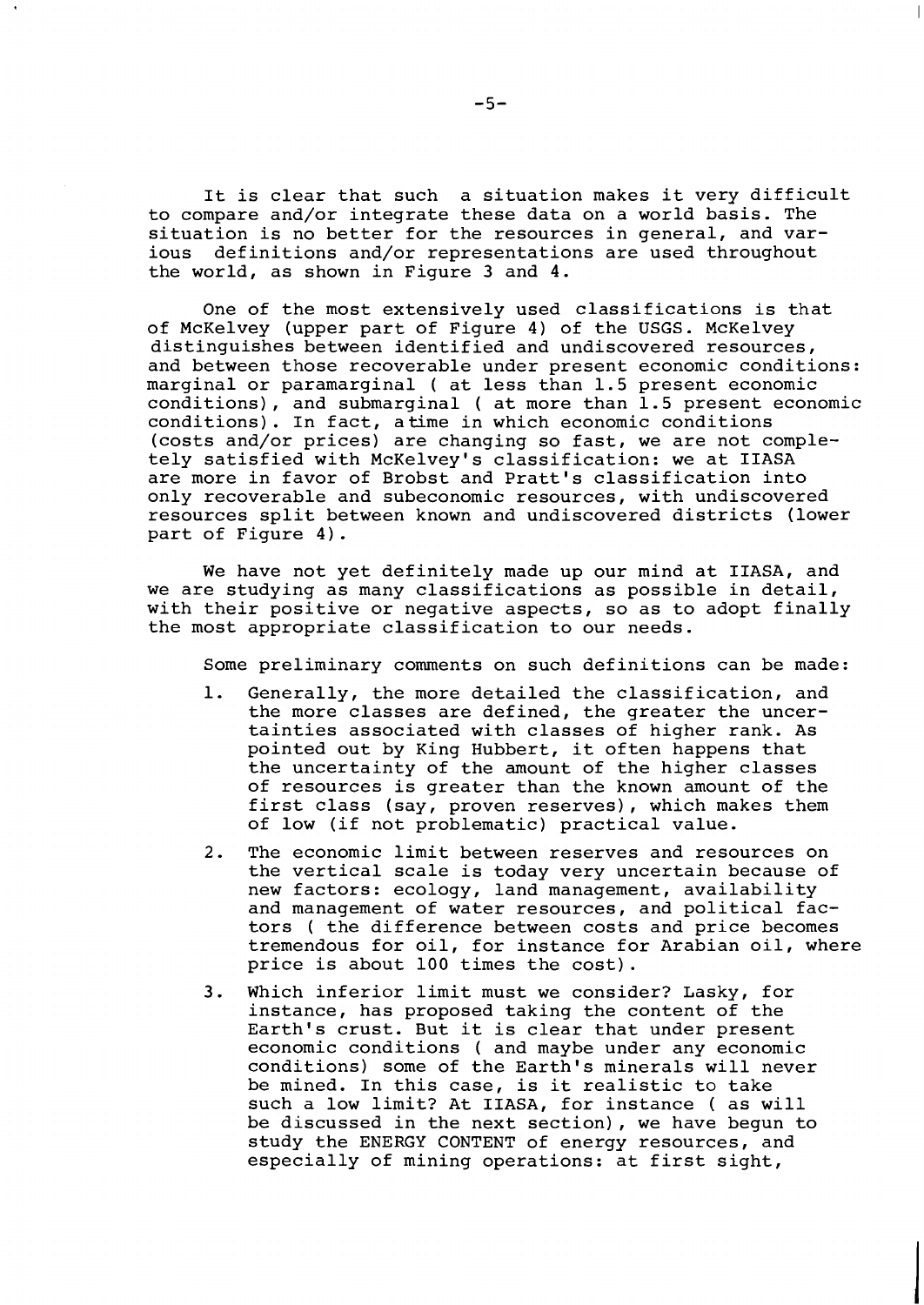CONCEPTUAL MODEL OF THE RELATION BETWEEN MINERAL RESOURCES AND MINERAL RESERVES **RESERVES** CONCEPTUAL MODEL OF THE RELATION BETWEEN MINERAL RESOURCES AND MINERAL



 $\mathbf{I}$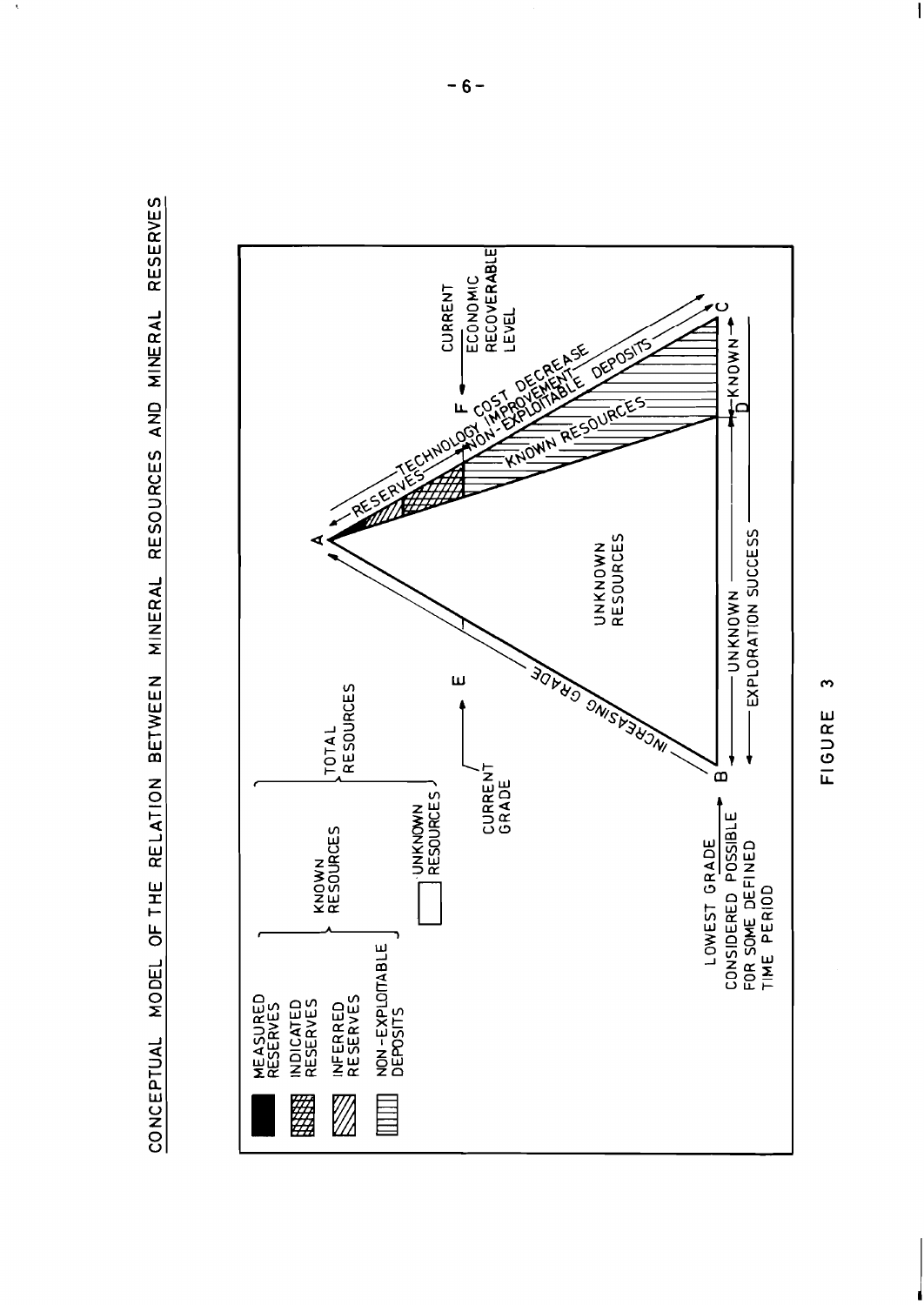

DEFINITIONS OF RESERVES AND RESOURCES. MC.KELVEY



**DEGREE OF CERTAINTY OF EXISTENCE** 

DEFINITIONS OF RESERVES AND RESOURCES. BROBST & PRATT

**POTENTIAL RESOURCES** : **CONDITIONAL** + **HYPOTHETICAL +SPECULATIVE**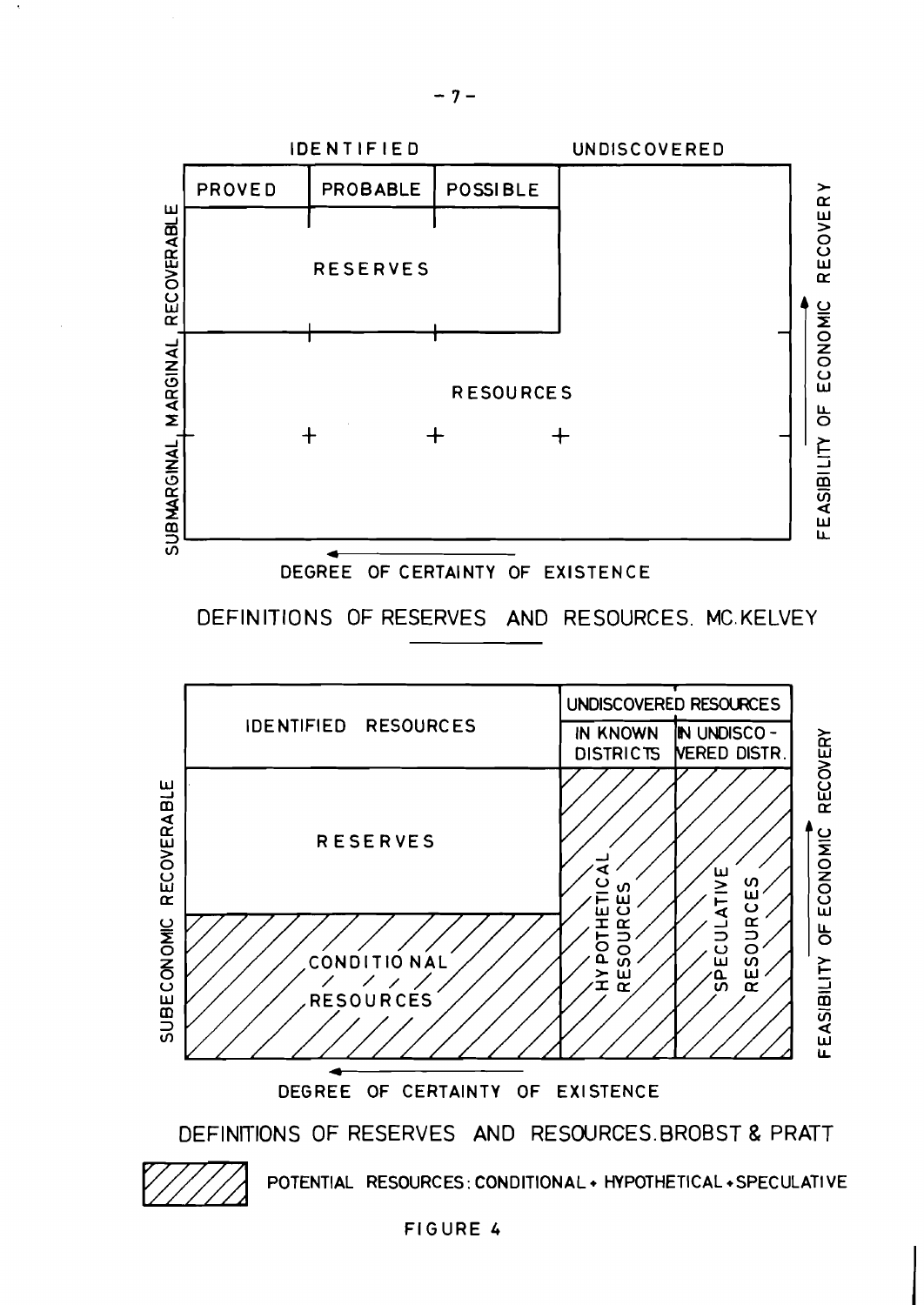it is conceivable that some mining operations on low grade minerals (shale oil, uranium, etc.) could consume more energy than could be recovered by simple combustion of the fuels produced. Even without going to such an extreme case, the energy content of mining operations can be used for a comparison between various fuels, and to assign a practical lower limit to the classification of usable energy resources.

Other classifications have been studied for energy reserves and/or resources. A very useful one has been prepared by Tussing for hydrocarbons, with three main classes:

- Class I: Giant fields, such as Samotlor in the Soviet Union, Ghawar and Burgan in the Arabian-Persian Gulf, etc., with actual production costs of less than 2 dollars per barrel (1974)\*. It is important to remember that these fields represent about 70 to 80% of known reserves today.
- Class 11: Fields which are far more widely distributed, but for which proven reserves are substantially less than for Class I. Production costs today are between 2 and 5 dollars per barrel.

These reserves are depleted much faster than those of Class I (depletion rates of 5-15%/year, versus 2%), and they must constantly be renewed by fresh discoveries. U.S. fields are a good example of this class.

- Class 111: This offers the greatest variety and an enormous potential, at production costs above 5 dollars We can mention:
	- a) oil left in the ground after primary and secondary recovery;
	- b) giant gas fields, very remote (Arctic, etc.) ;
	- C) solid hydrocarbons, etc.

As pointed out by Tussing, it seems that for our future oil supply we have the choice mainly between Class I and Class 111, with two opposite risks: after having invested billions of dollars for Class 111, a lowering of prices for Class I; or else, to avoid this, an over-protection (with economic penalty) of Class 111.

Apparently, it would seem that such a classification, with the biggest reserves at two extremes, contradicts Lasky's hypothesis of continously growing resources with decreasing ore grades. Incidentally, a similar contradiction has been found for copper in Chile. What about uranium? Generally,

\*Production costs are generally much lower than the limit of \$2/bbl; at Ghawar for instance, they are about 10 cents.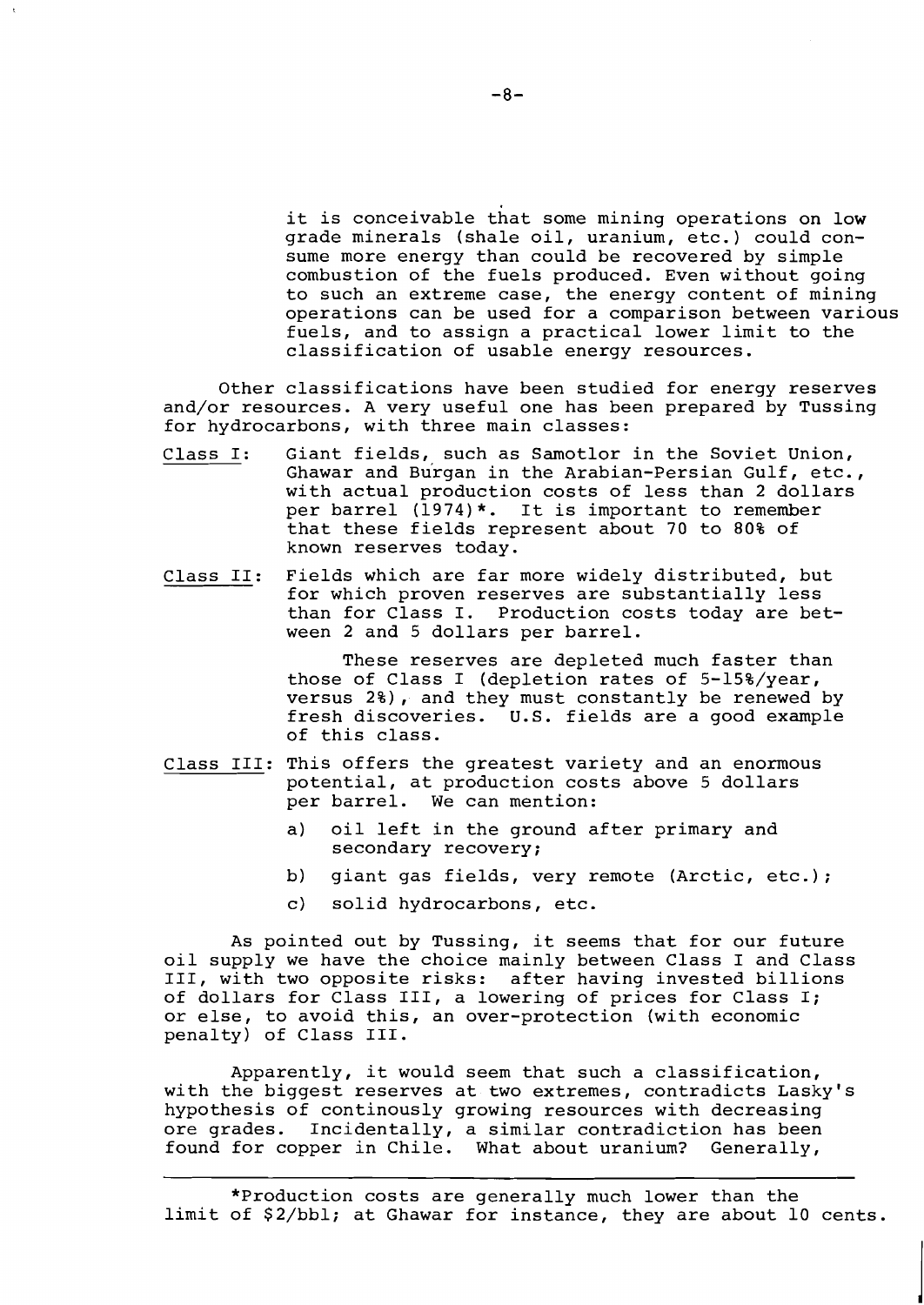people assume that more and more uranium of decreasing grade will be found. Can we consider the giant deposits in Australia as comparable to the giant oil fields already mentioned, and then assume (as advocated by some U.S. specialists) that the class similar to Class 11, on which we are living now, is relatively poor, and that we will be obliged to go to very high cost uranium (more than \$30/lb U3O8, possibly more than \$50 or even higher) to find very abundant uranium resources again? I think more and more that it is somewhat paradoxical that we engage ourselves, mainly in the Western World, so heavily in nuclear energy (and almost exclusively, for the time being, with Light Water Reactors) and that, finally, we know so little about uranium resources.

Thus we are trying at IIASA to clarify our ideas on these definitions of reserves/resources, and possibly choose a working classification. If we now return to Figure 2, we can point out a second difficulty, related to the choice of data. Various organizations (not many, in fact) publish statistics on energy reserves and (fewer still) on energy resources, such as the United Nations, the World Energy Conference, the U.S. Geo-<br>logical Survey, the Oil and Gas Journal, World Oil, etc. Praclogical Survey, the Oil and Gas Journal, World Oil, etc. tically, it is very difficult to work efficiently with such statistics, because their publication is delayed (those of the U.N., for instance) and/or because they are not always coherent. To give an example for oil reserves, there are sometimes very big differences, such as for Algeria's proven oil reserves: 1,090 million tons (Oil and Gas Journal, which generally also includes condensates), 1,420 million tons (World Oil) and 6,000 million tons (World Energy Conference) for 1972-1973.

As a result, we have as a permanent task, in the Energy Project at IIASA, not the collection of data (which is completely beyond the scope and ability of our Institute), but their critical analysis, and the establishing of recommendations for other scientists, trying to assure reliability and coherence.\*

Finally, looking again at Figure 2, our third task related to energy resources assessment is to understand, analyze, and compare (and possibly develop our own) methodologies used to estimate energy resources. This is a fundamental task in view of our objective, the first two tasks being more or less prerequisites for this major one. To stress its importance, we can mention that, starting apparently from a similar bank of U.S. oil data, McKelvey and King Hubbert, using two different approaches, arrived at very different figures for ultimate U.S. oil resources: 500 to 1000 x  $10^9$  bbl (70 to 140 billion tons) for McKelvey, and only 170 to 200  $\times$  10<sup>9</sup> bbl (25 to 29

\*It is worth mentioning that this time-consuming task was initiated by Dr. Kourochkin, who laid the foundation for this long term activity.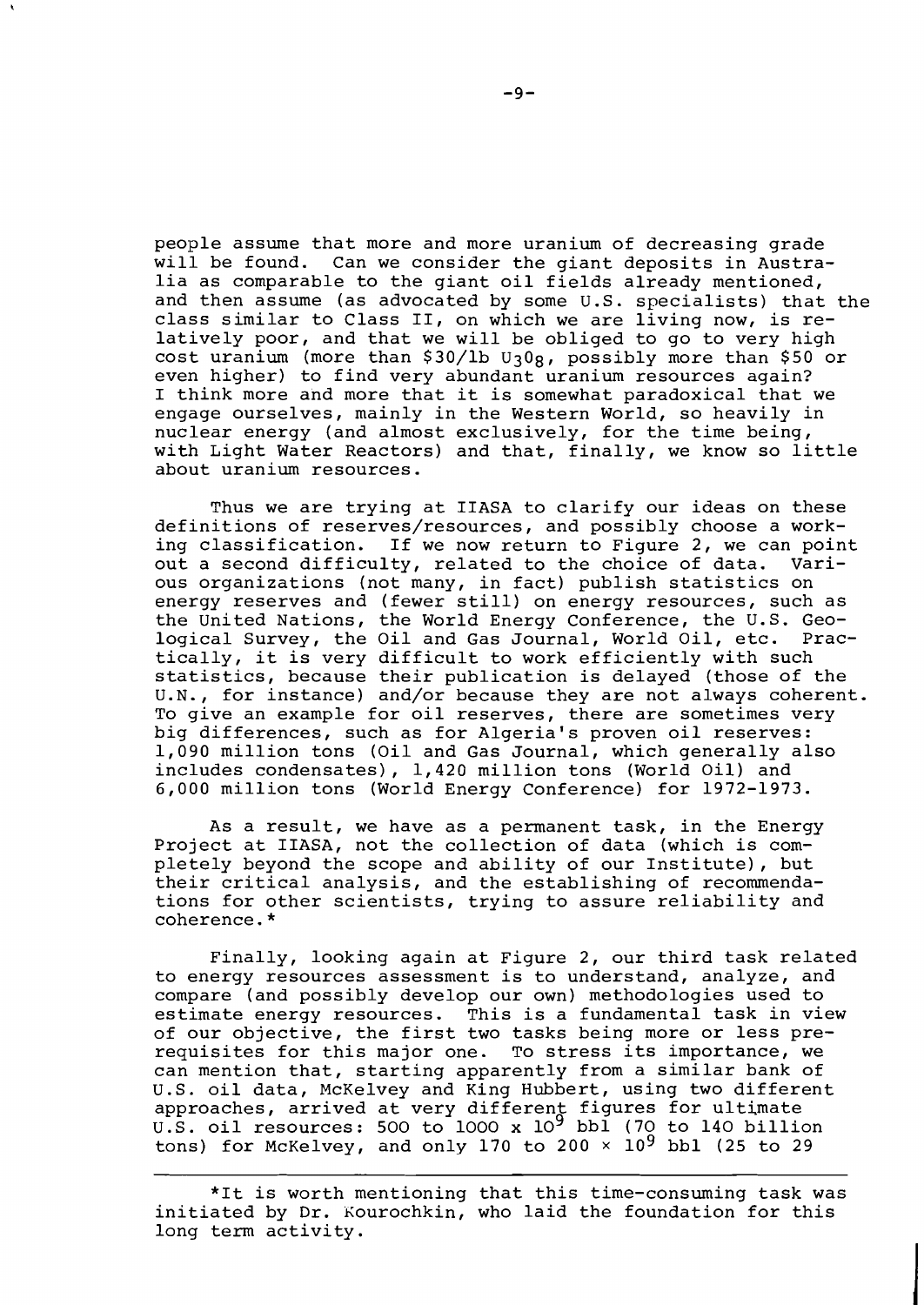billion tons) for King Hubbert. Such a difference can, and must, lead to completely different oil policies. The same, of course, would apply if similar differences were to be found--and sometimes they are--at world level.

To implement our work on comparison of methods for energy resource assessment, we are planning a Conference in a few months' time at IIASA (see Annex for draft of announcement as distributed to various Soviet scientists during the Moscow Meeting). This conference will try to compare existing methods for the assessment of ultimate energy resources.

### Production of Raw Energy Materials

This is a very broad field, and we limit ourselves, as shown in Figure 5, to specific problems, related say to large scale mining. Some of these problems, such as large scale mining and land reclamation for coal, will be studied by a joint team of the Water Project and the USGS, whilst the Energy Project plans to participate in such studies.

However, for the time being, we have started a research activity related to the ENERGY CONTENT of mining operations. There are two possible ways of approaching this problem: by input-output matrices (such as those being developed at present by research scientists of the Energy Project for studies on energy demand), or by direct estimates.

As far as we know, there are few studies on this problem. Worth mentioning is the work at Oak Ridge National Laboratory by Bravard, Flora and Portal, on the recycling of some materials (Mg, Fe, Ti and Al), and the work of Brobst and Pratt of the USGS on copper. The latter have developed the general equation:

 $ET = Em(T) + ES$ 

$$
= \frac{Em}{q} + ES
$$

- where  $Em = energy to mine and mill$ one ton of ore
	- Es = energy to smelt and refine the concentrate to produce one ton of metal

g = grade of the ore Es

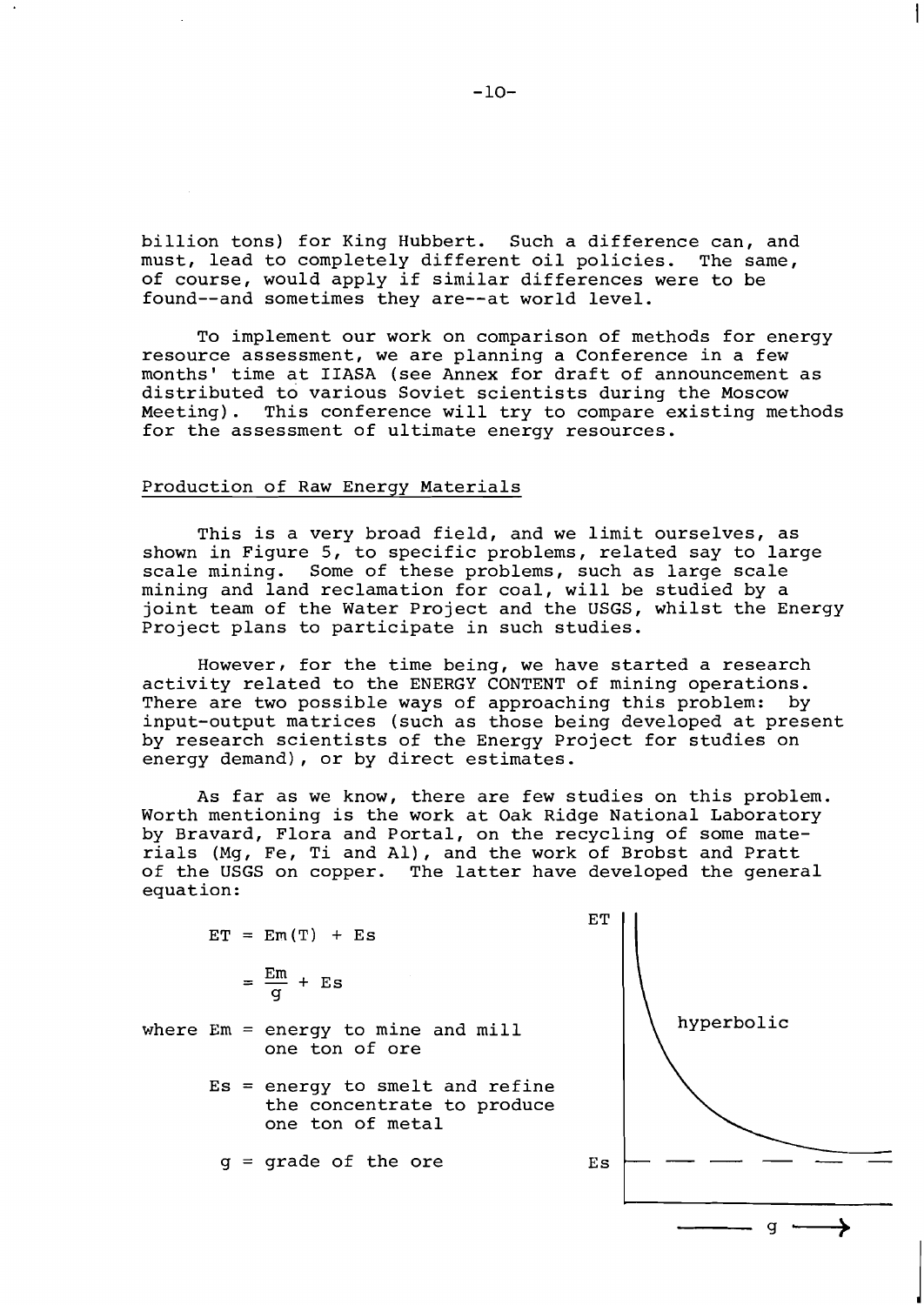



 $\tilde{\mathcal{E}}$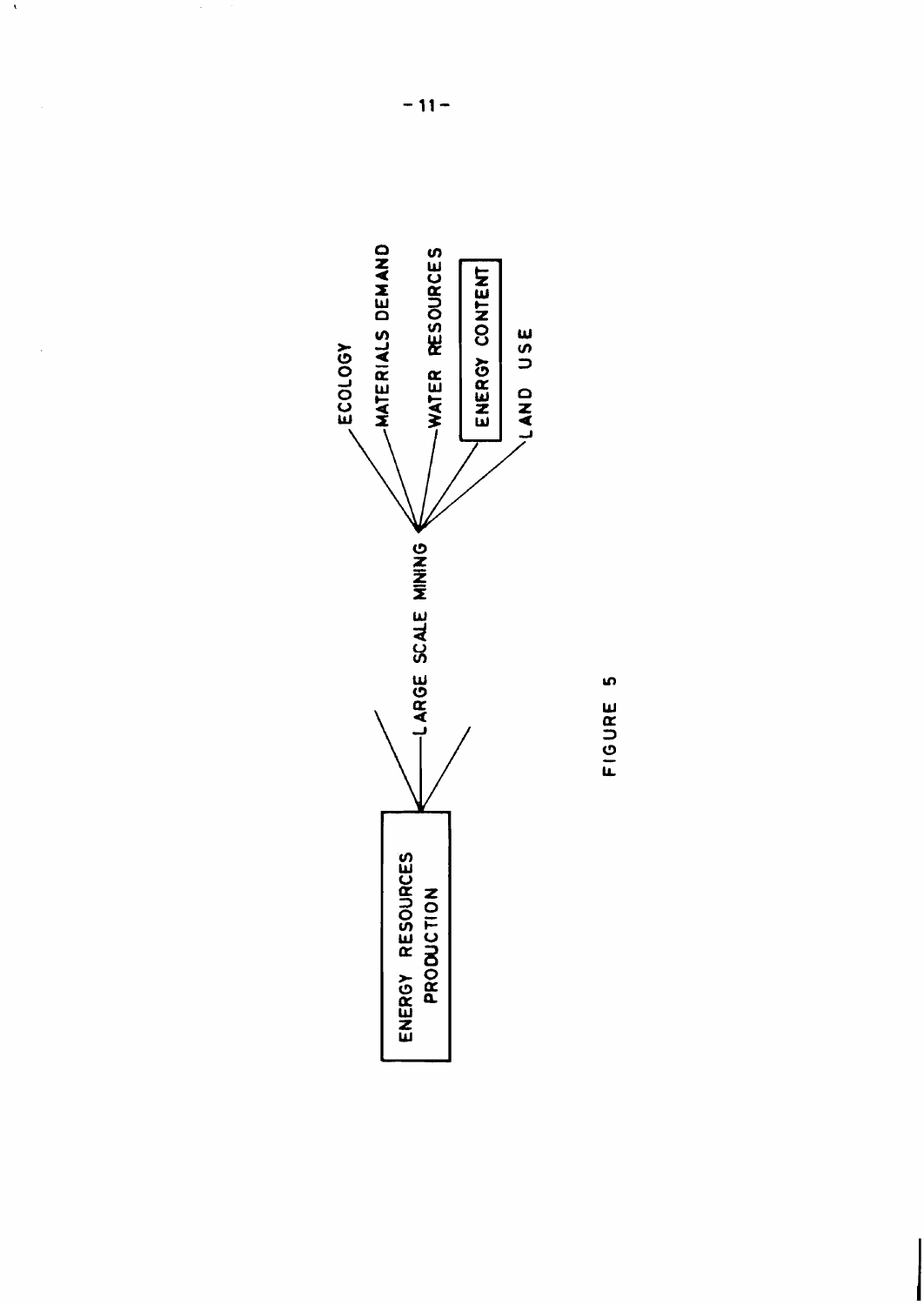$T = tonnage of rock$ 

 $ET = total energy to process$ one ton of metal from its ore.

In a broader sense, Chapman and Mortimer have studied the total energy content of nuclear fission, including mining operations, reactor construction and operation, etc. They have designed an energy cycle with two main phases, energy consumption (assumed at a constant virtual power during construction phase) and energy production during power plant operation. Calculations have been applied to two uranium resources: natural uranium at 0.3% or 3,000 ppm ore content (average value of present U.S. uranium exploitation), and low grade uranium for uranium shales at 0.007% or 70 ppm. Although results are some-T = tonnage of rock<br>
ET = total energy to process<br>
one ton of metal from its ore.<br>
In a broader sense, Chapman and Mortimer have studied the<br>
total energy content of nuclear fission, including mining opera-<br>
tions, reacto



what premature, one interesting indication was that with the known technology for the exploitation of uranium shales, present Light Water Reactors are net energy consumers, and never energy producers. Once more, this shows how careful we must be when handling potential resources.

At IIASA, we have started some calculations in connection with energy content for uranium mining, by contacting a number of uranium mining organizations to try to collect real data on energy accounting in mining operations.

### Energy Trade

Assuming that ultimate energy resources can be reasonably estimated, and that large scale production problems can be adequately solved, a new problem arises: how many energy commodities will in fact be put on the international market so that consuming countries can really make proper use of them? Many factors have, of course, to be taken into account (including, as was practically demonstrated about one year ago, political factors). We are more especially interested in exploiting two of them, on a methodological basis, say possible energy conservation policies of producers, and "coalitions" of commodity-producers (as shown in Figure *6).* 

Regarding possible energy conservation policies by producers, which can drastically influence the amount of energy commodities put on the market and how long they can possibly be available, we have started by defining the ENERGY POSITION  $\mathbf{I}$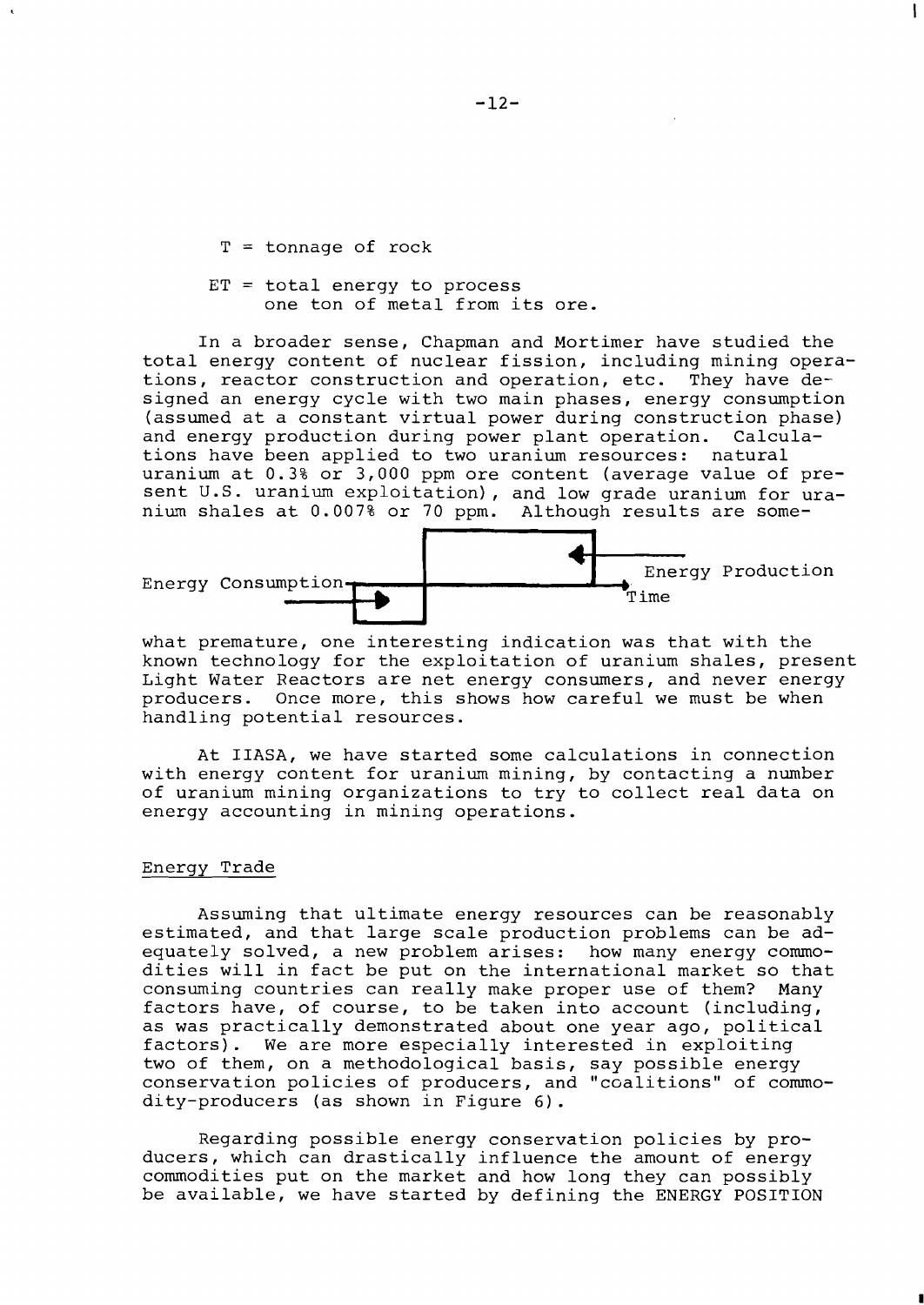

**FIGURE 6** 

 $\ddot{\phantom{0}}$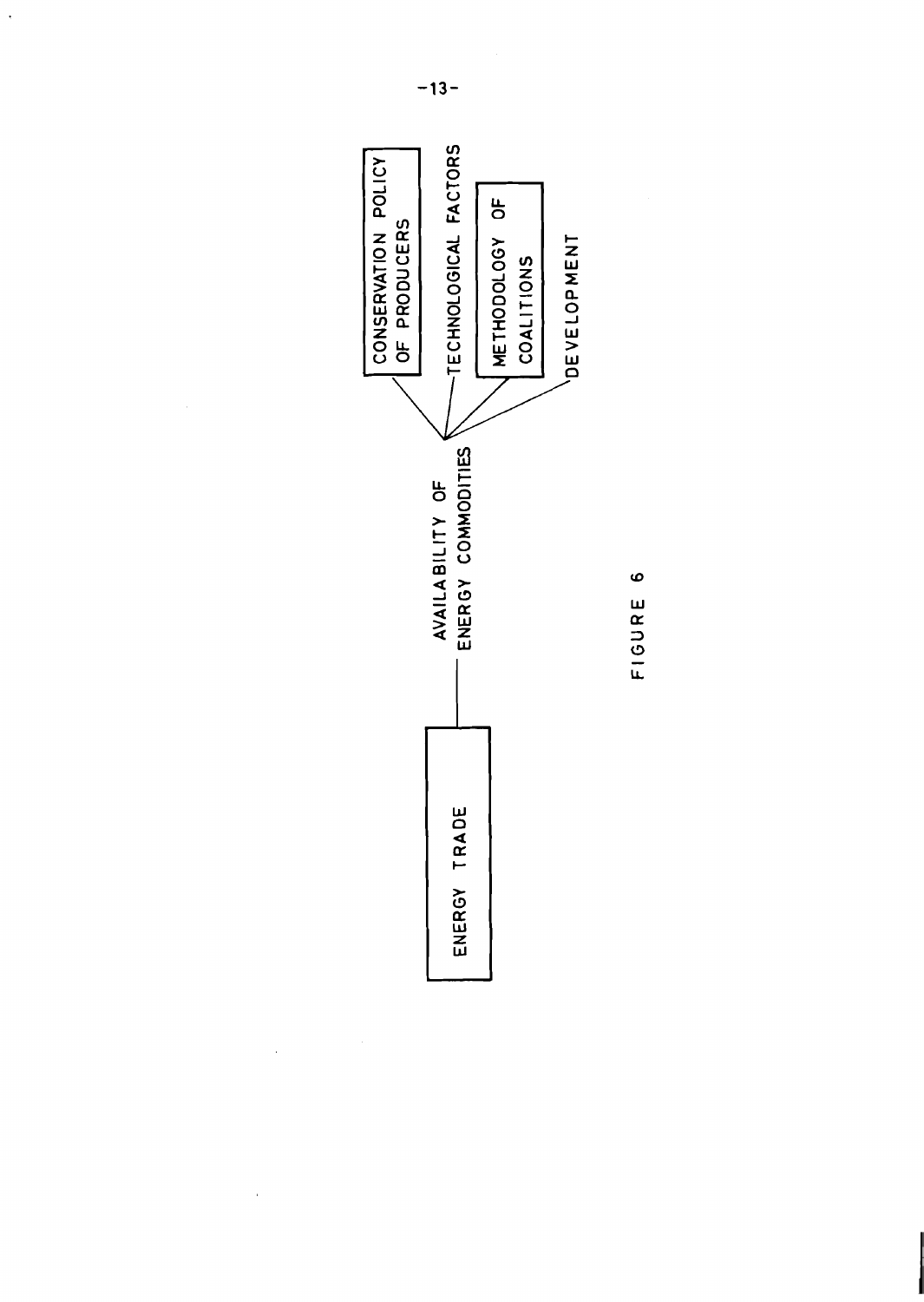of various countries\*. Generally, a graphical correlation of various countries is con'sidered by plotting energy consumtion per capita versus GNP per capita, as shown in Figure 7. We have developeda somewhat different approach by plotting the energy reserves per capita, or the energy production per capita (depending on the problem being studied), versus the energy consumption per capita. As shown in Figure 8, for energy reserves per capita versus energy consumption per capita, the representation can be applied to various fuels individually, or to the total amount of energy reserves, which can be expressed in absolute values (tce, toe, kwh, etc.). As an example we have used one country, France, in 1973 (A absolute values in tce on left scale and **a** relative values in years of actual consumption on right scale of Figure 9).

Figure 10 shows the basic diagram used for the classification of the various countries relative to each other, and illustrates the various ENERGY POSITIONS: relative selfsufficiency, importers, exporters, etc. Figure 11 shows trends of possible evolution for one country with time; Figure 12, the relations between time evolution for one country and possible energy policies and/or future objectives; and Figure 13, the representation of trade for an importing energy, to illustrate the flexibility of such diagrams.

The same kind of diagrams can be made for energy production per capita versus energy consumption per capita, as shown in Figure 14. This has been applied (Figure 15) to nine geographical and economic regions, and then (Figures 16 to 19) to four case histories, for France, the Netherlands, Poland and Iran respectively. In fact, for studying their energy positions, we have selected 72 countries out of 178, based on the criterion of producing and/or consuming more than 5 million tons of coal equivalent in 1972 (latest UN energy statistics). Figure 20 summarizes the data of these 72 countries, grouped into nine regions, as already shown in Figure 15.

The last sentence of Figure 20, stating that 19 countries among the 72 studied have more than 50 years of energy reserves at an 8 tce/capita/year rate of consumption, brings us to the question of energy trade. In fact, to have big reserves per capita may mean two quite different things:

- 1. to have in fact a very big amount of energy reserves, like the USSR or Kuwait; or - - -
- 2. to consume very little energy indeed, like Indonesia,

\*This workwas introduced in the Energy Project Status Report 1974 and developed in internal notes of the Project.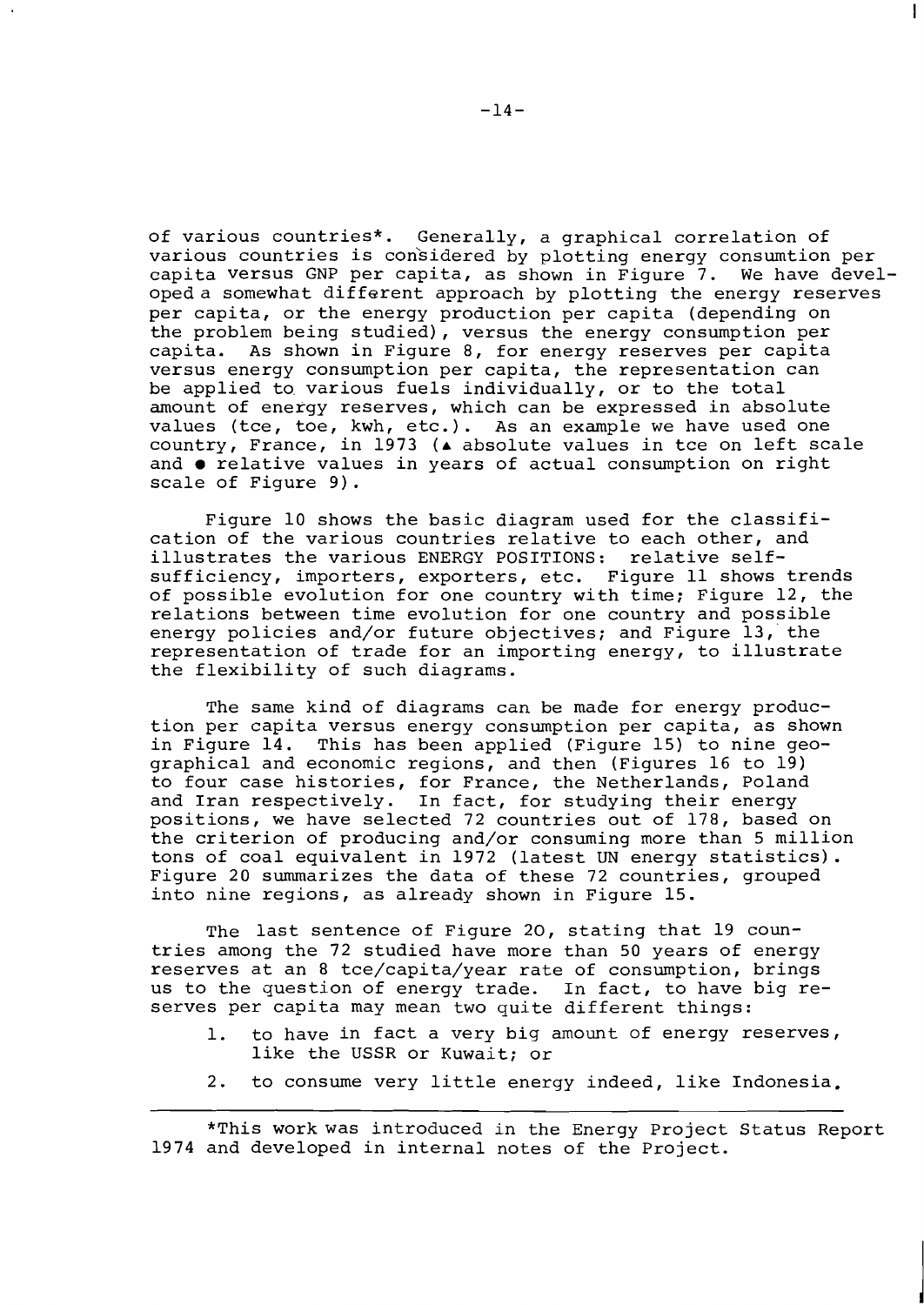

ENERGY CONSUMPTION, POPULATION AND G NP

**LATIN AMERICA,OTHER AFRICA AND ASIA** 

GNP PER CAPITA AND ENERGY CONSUMPTION PER CAP1TA:SELECTED COUNTRIES, 1971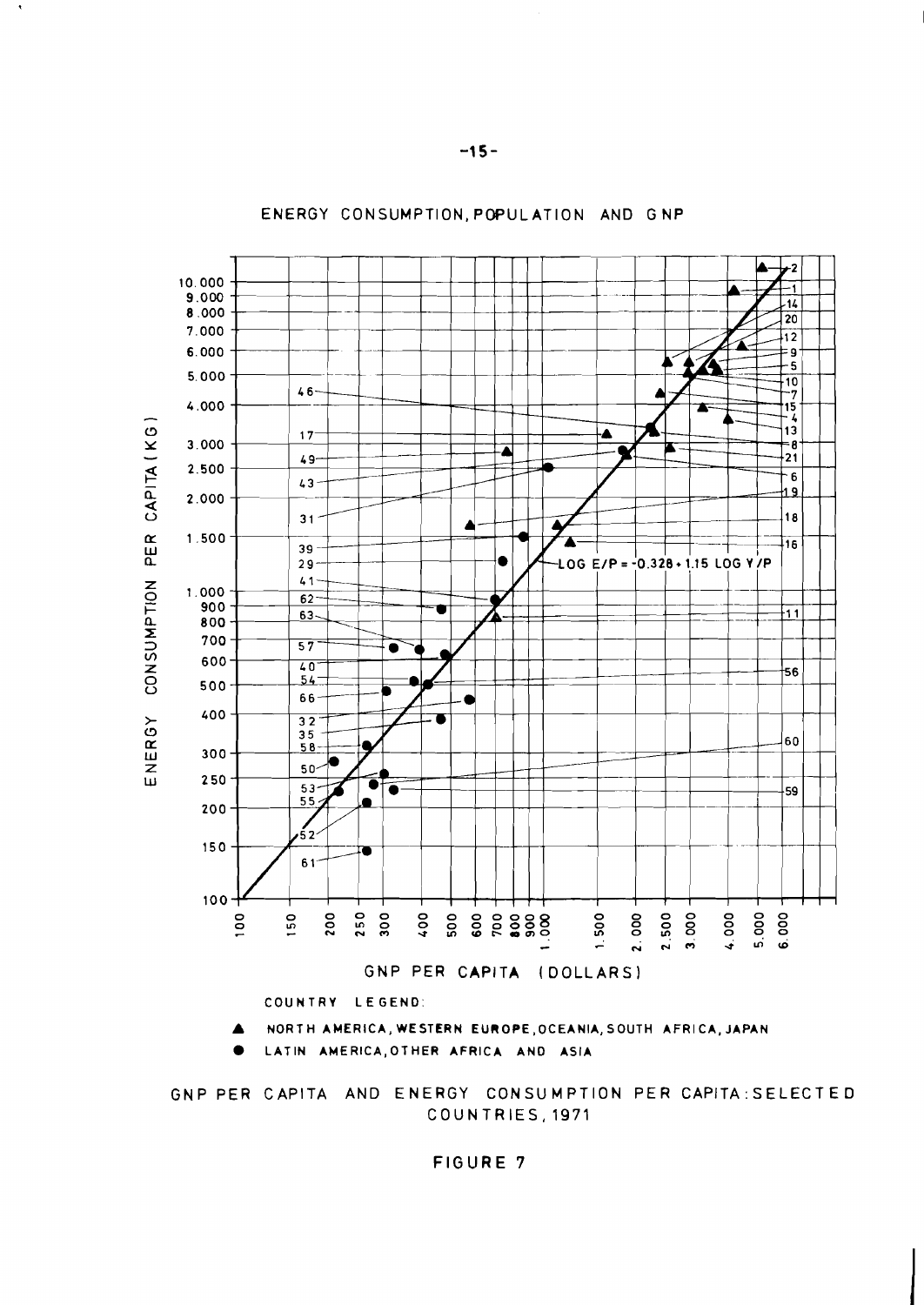

(in tce, or toe, or kwh, etc.)

FIGURE 8

 $\overline{1}$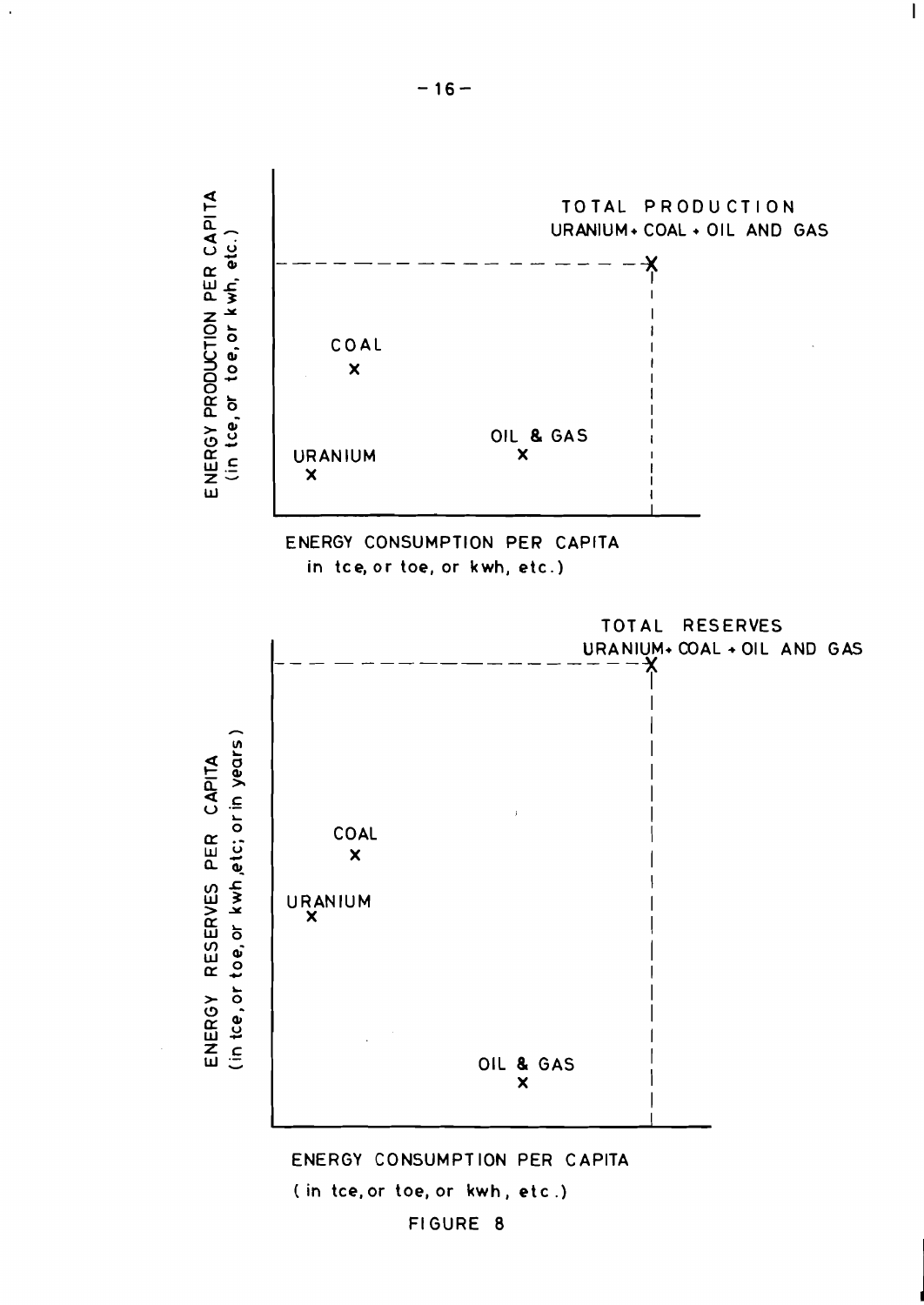

 $-17-$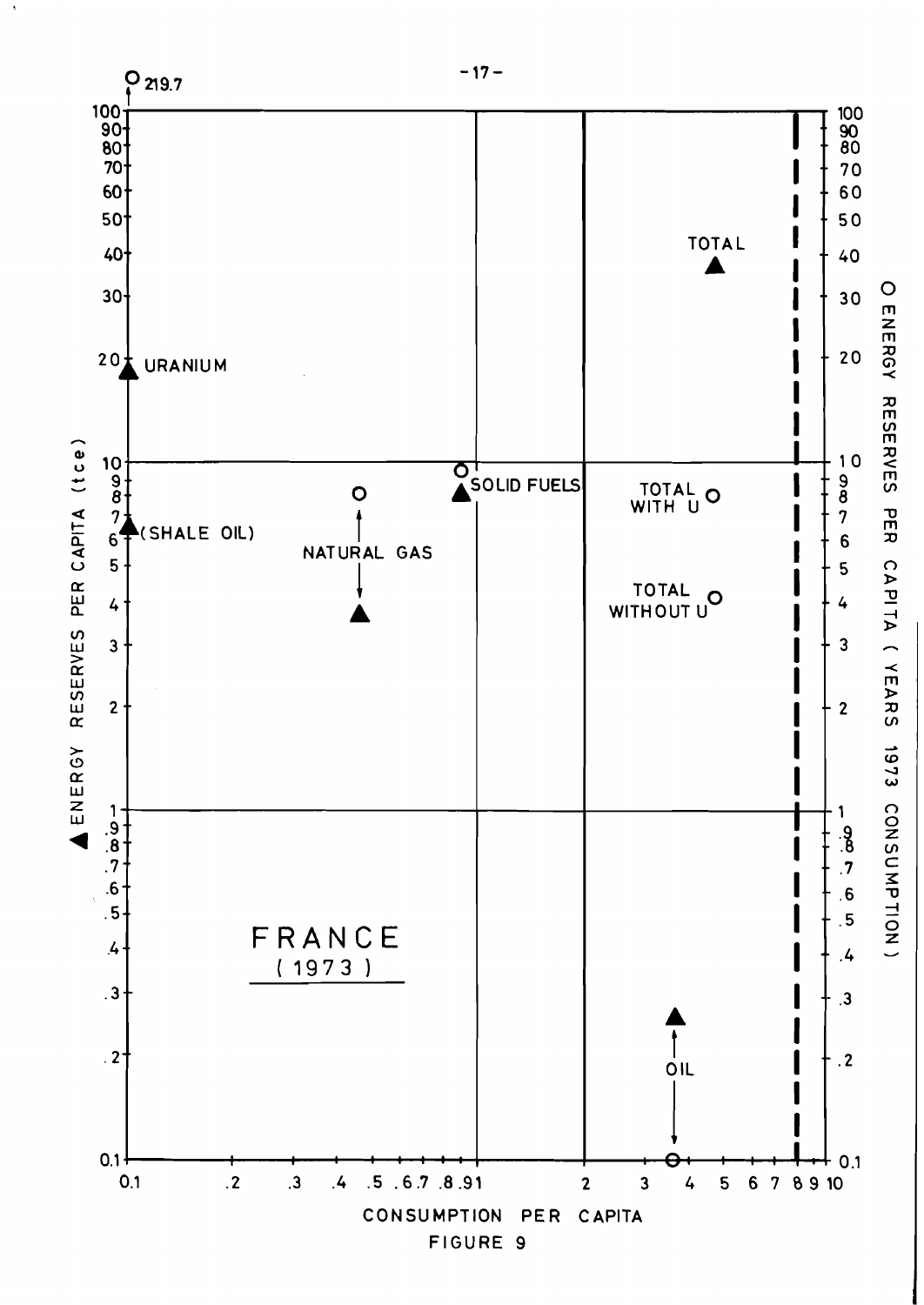

FIGURE 10

 $\mathbf{I}$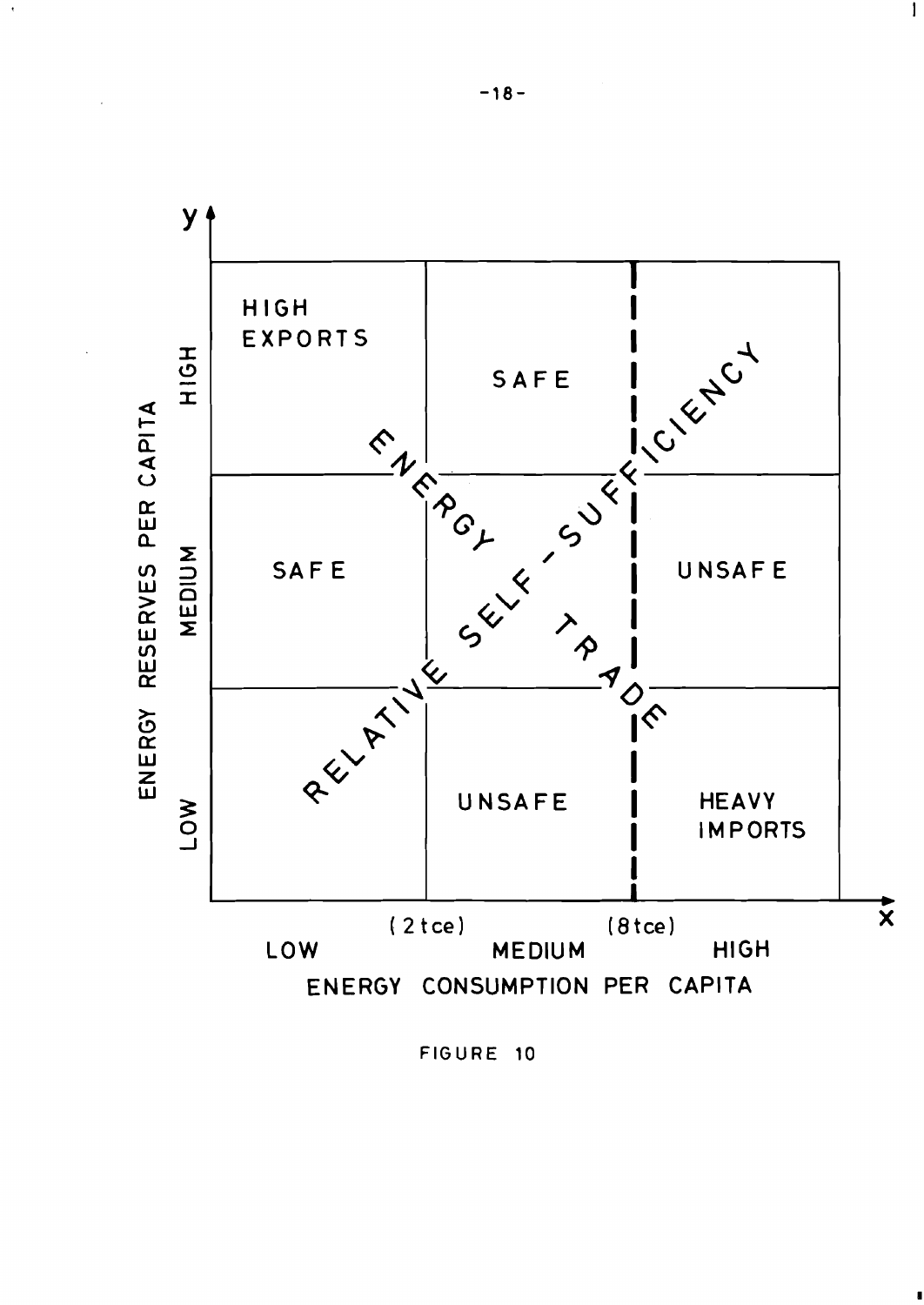| Direction | Meaning                 | Possible mechanism                       |  |  |
|-----------|-------------------------|------------------------------------------|--|--|
|           | Increase of reserves    | Discovery                                |  |  |
|           | Decrease of reserves    | New technology<br>Consumption<br>Abandon |  |  |
|           | Decrease of consumption | Technology (i.e. effi-<br>ciency)        |  |  |
|           |                         | Conservation                             |  |  |
|           |                         | Change of living style                   |  |  |
|           |                         | Political decline                        |  |  |
|           | Increase of consumption | Development<br>"Passivity"               |  |  |
|           |                         |                                          |  |  |

Figure 11.

 $\bar{z}$ 

 $\sim$   $\epsilon$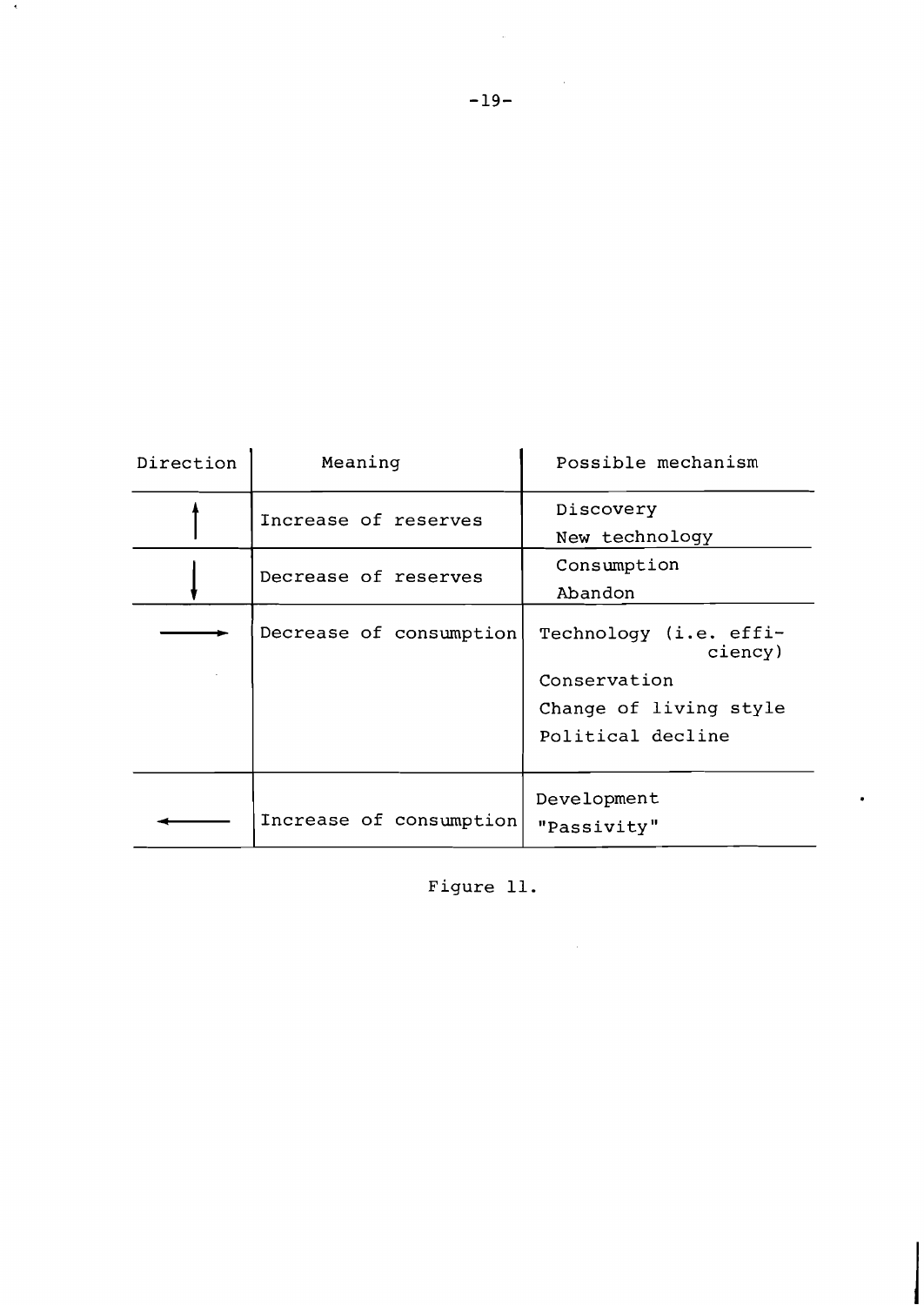

 $\mathbf{I}$ 

ENERGY CONSLIMPTION PER CAPITA

PRELIMINARY "DECISION MAKIN G" PROCESS, FOR ONE COUNTRY (1970's

FIGURE 12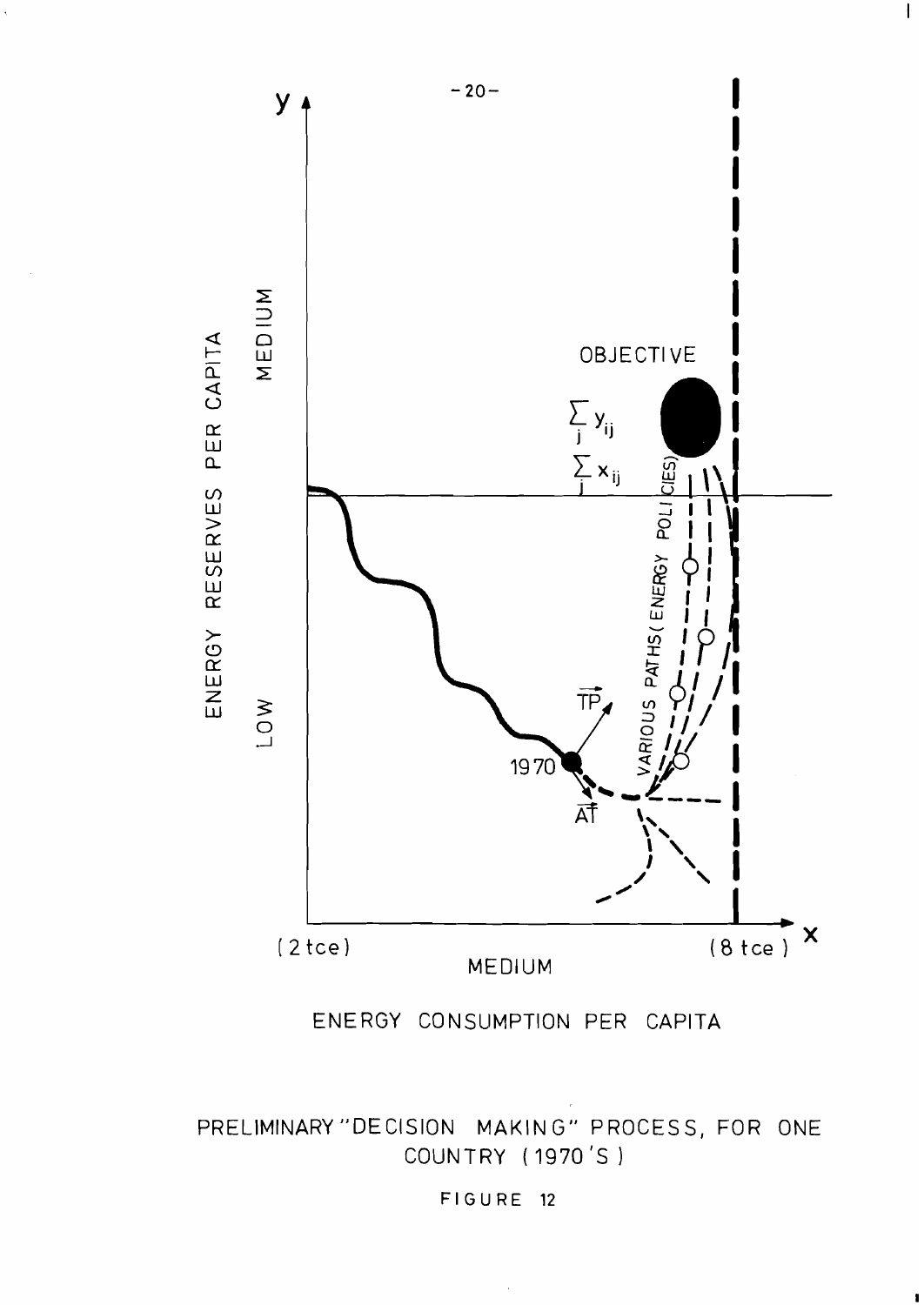

PATTERN OF TRADE

FIGURE 13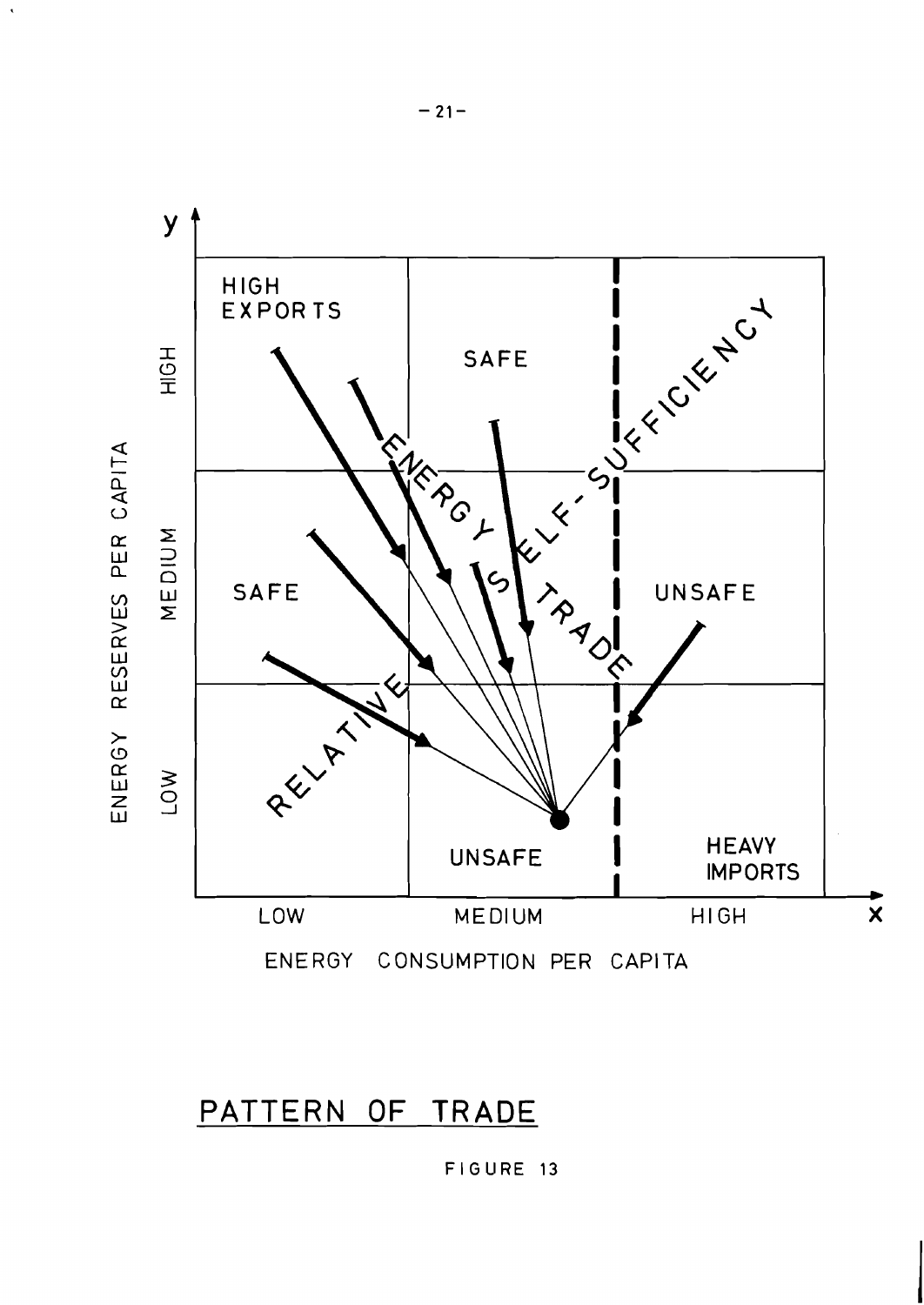

FIGURE 14

 $-22-$ 

 $\mathbf{I}$ 

 $\mathbf{1}$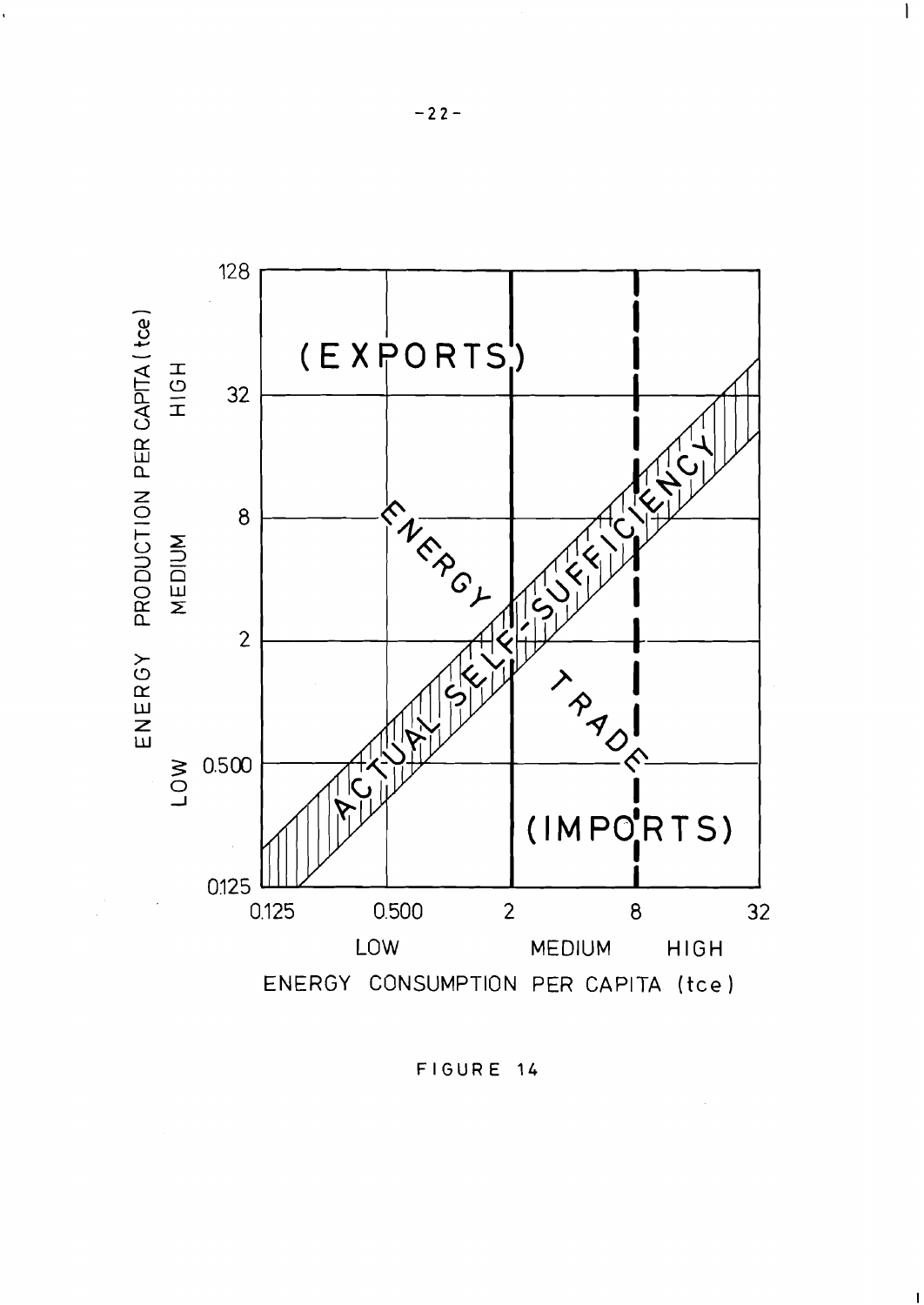

### DISTRIBUTION OF NINE ENERGY REGIONS (1972)



ENERGY CONSUMPTION PER CAPITA (kgce)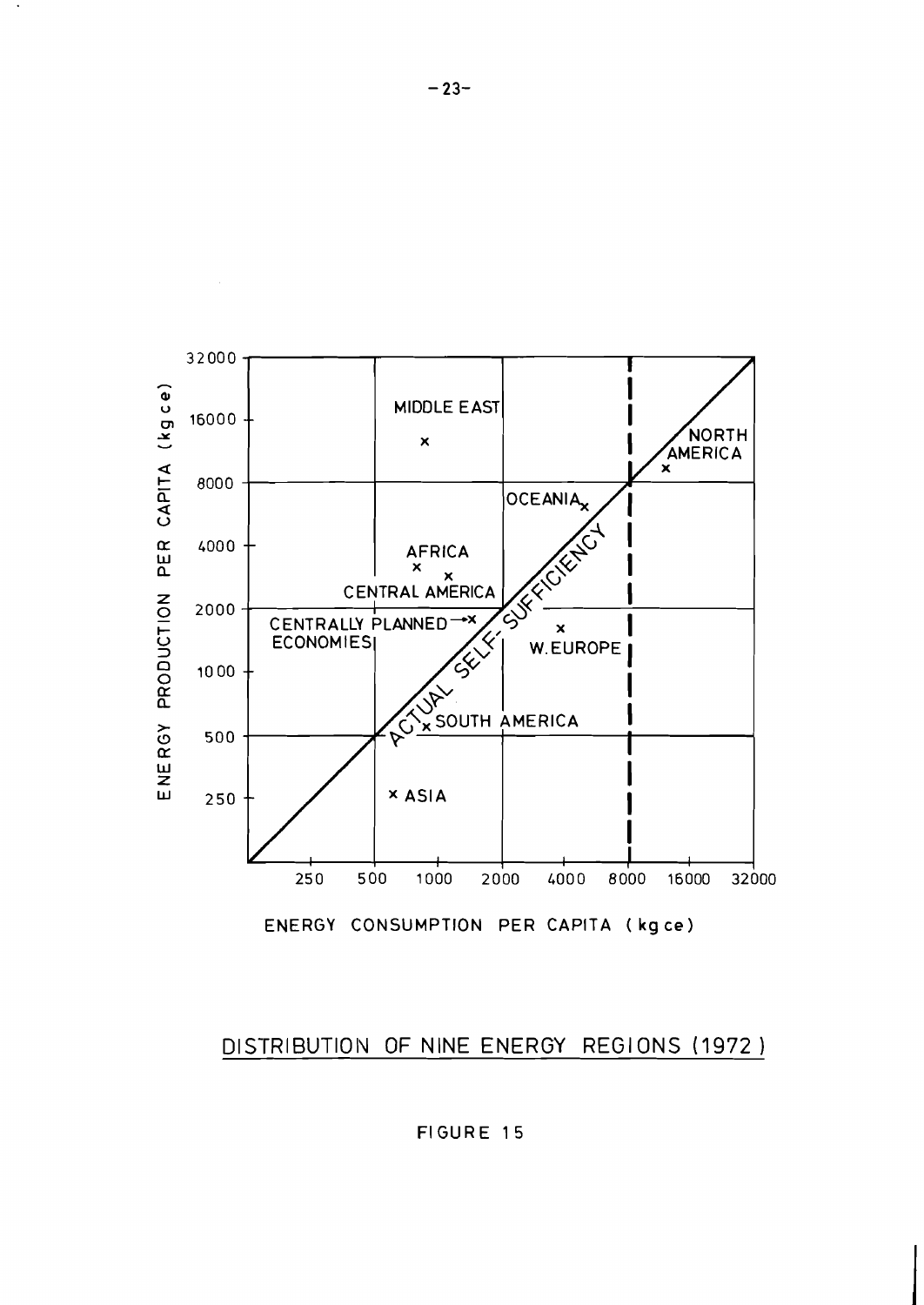

A CASE HISTORY :FRANCE(1925-1972)

 $\mathbf{I}$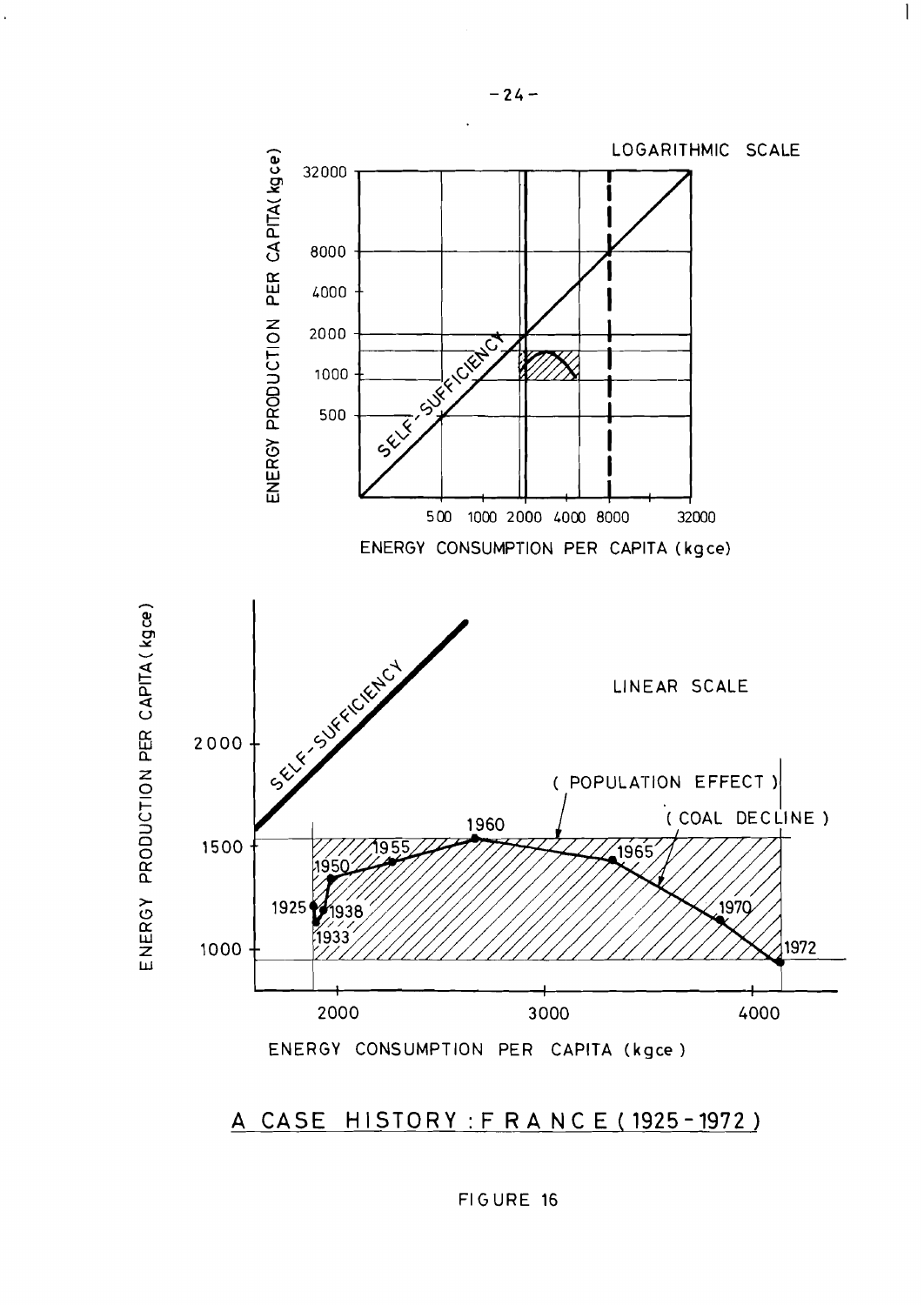

 $-25-$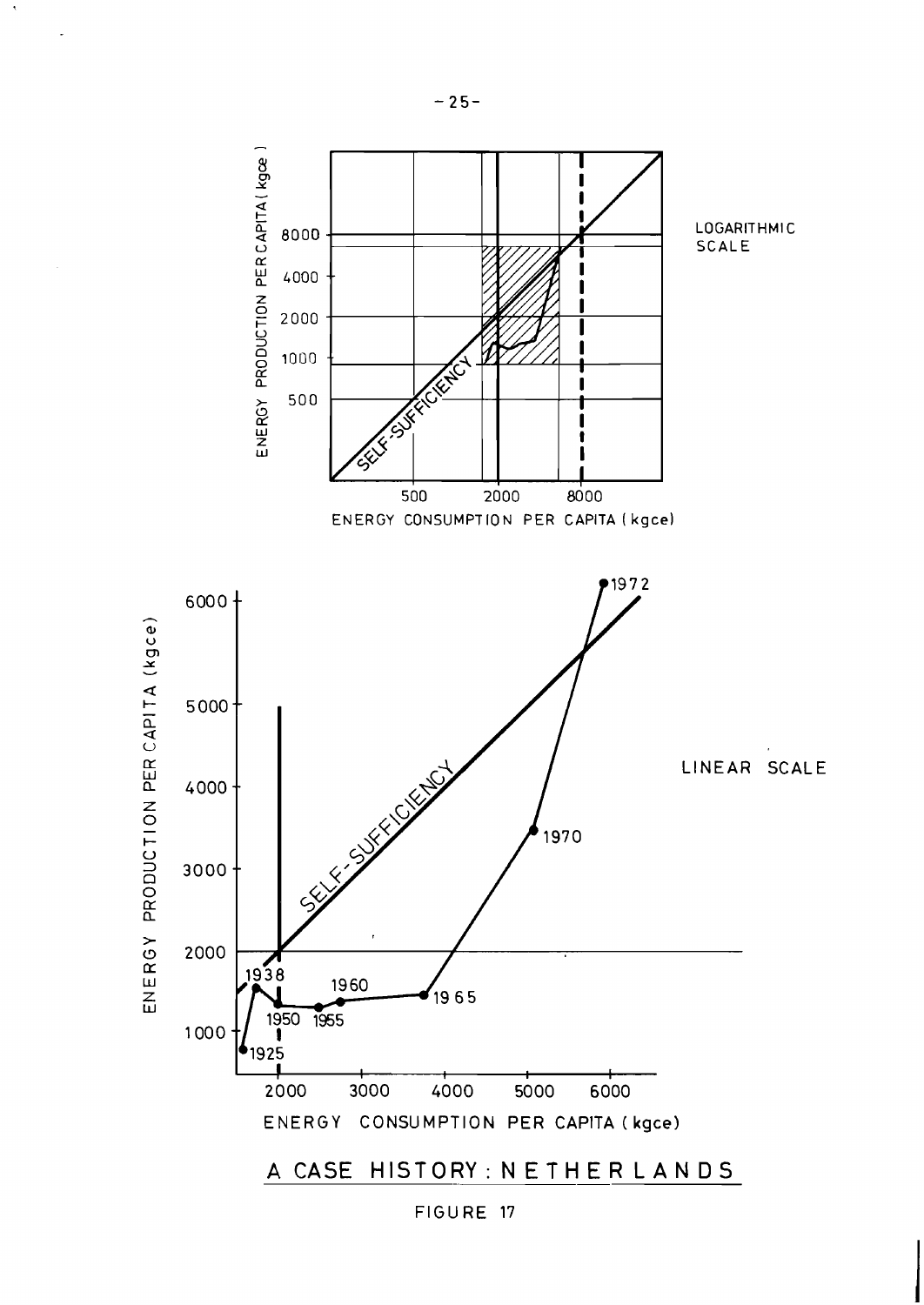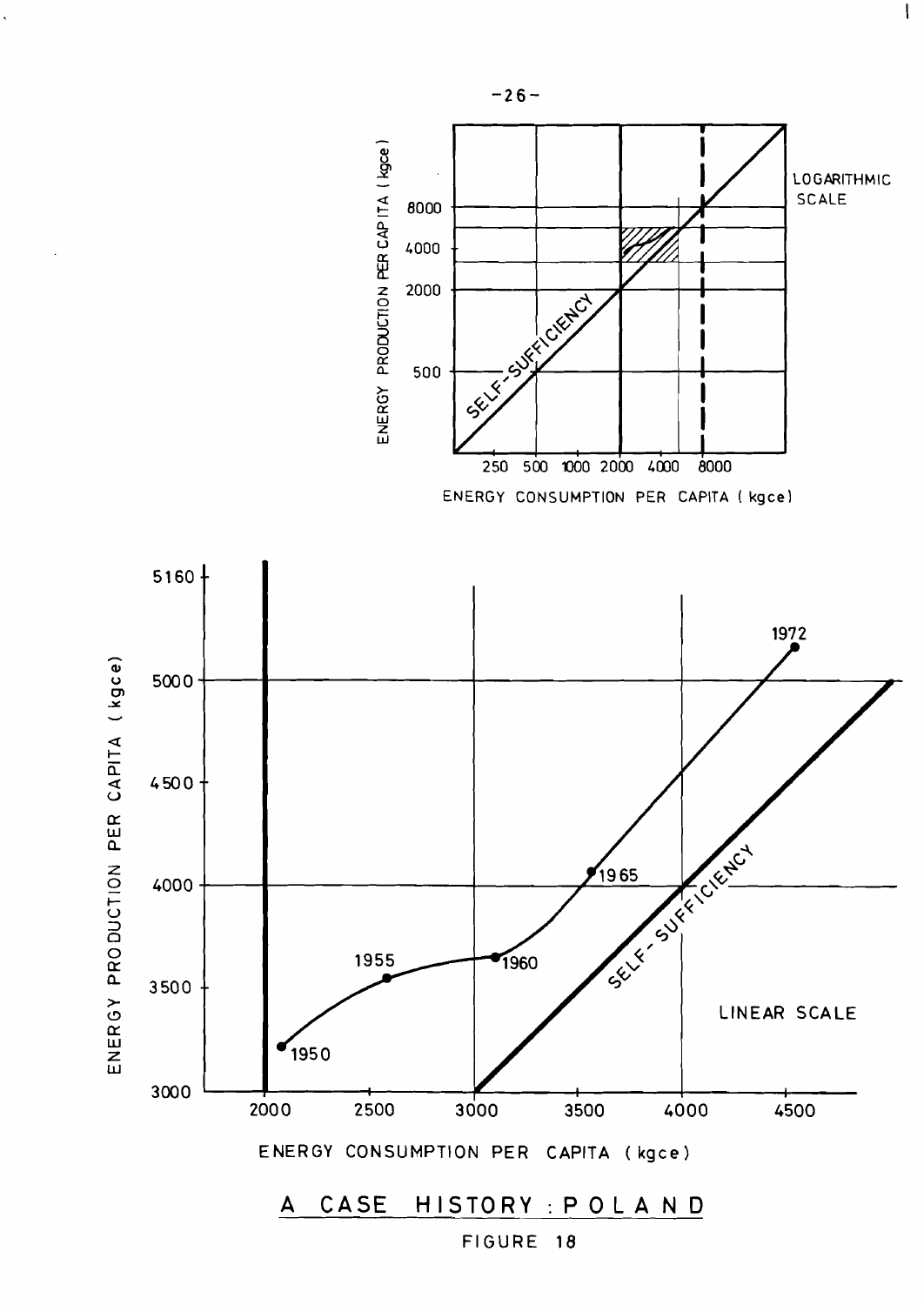



 $\bar{\mathbf{t}}$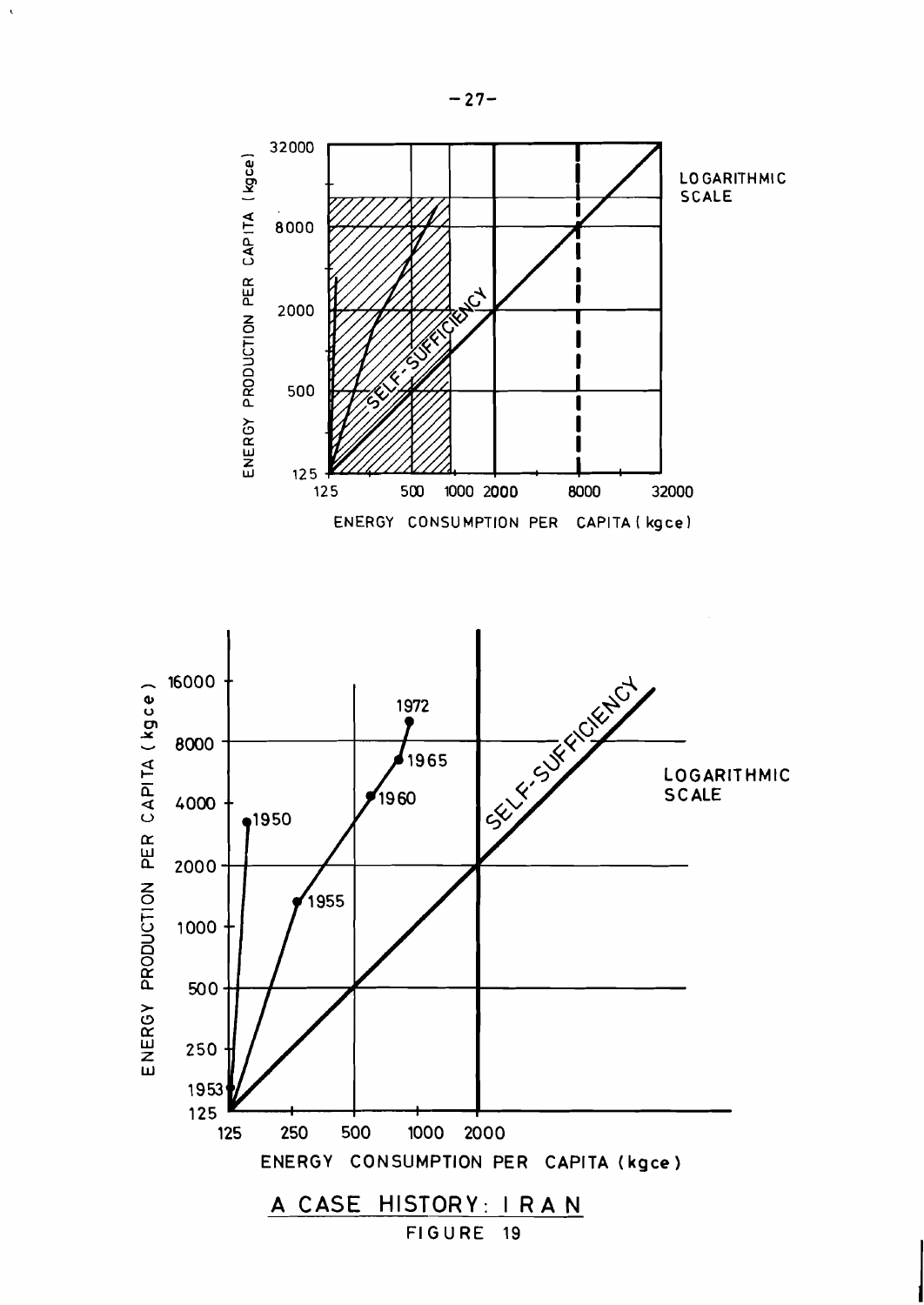### CRITERIA FOR SELECTION:

To produce, or to consume, more than 5 million tons of coal equivalent in 1972

72 countries, grouped in 9 regions, out of 178 countries,

These 9 regions - 72 countries represent:

- 3,255 million people, compared to world: 3,735 million
- 7,531 million tce produced, " " " 7,566 million
- 7,312 million tce consumed, " " " 7,408 million
- 1,096,470 million tce recoverable fossil reserves, compared to world: 1,108,428 million

30 countries have more than 100 years of reserves at present rate of consumption.

19 countries have more than 50 years of reserves at 8 tce/ capita/year rate of consumption

Figure 20. Selection of 72 Countries (1972)

 $-28-$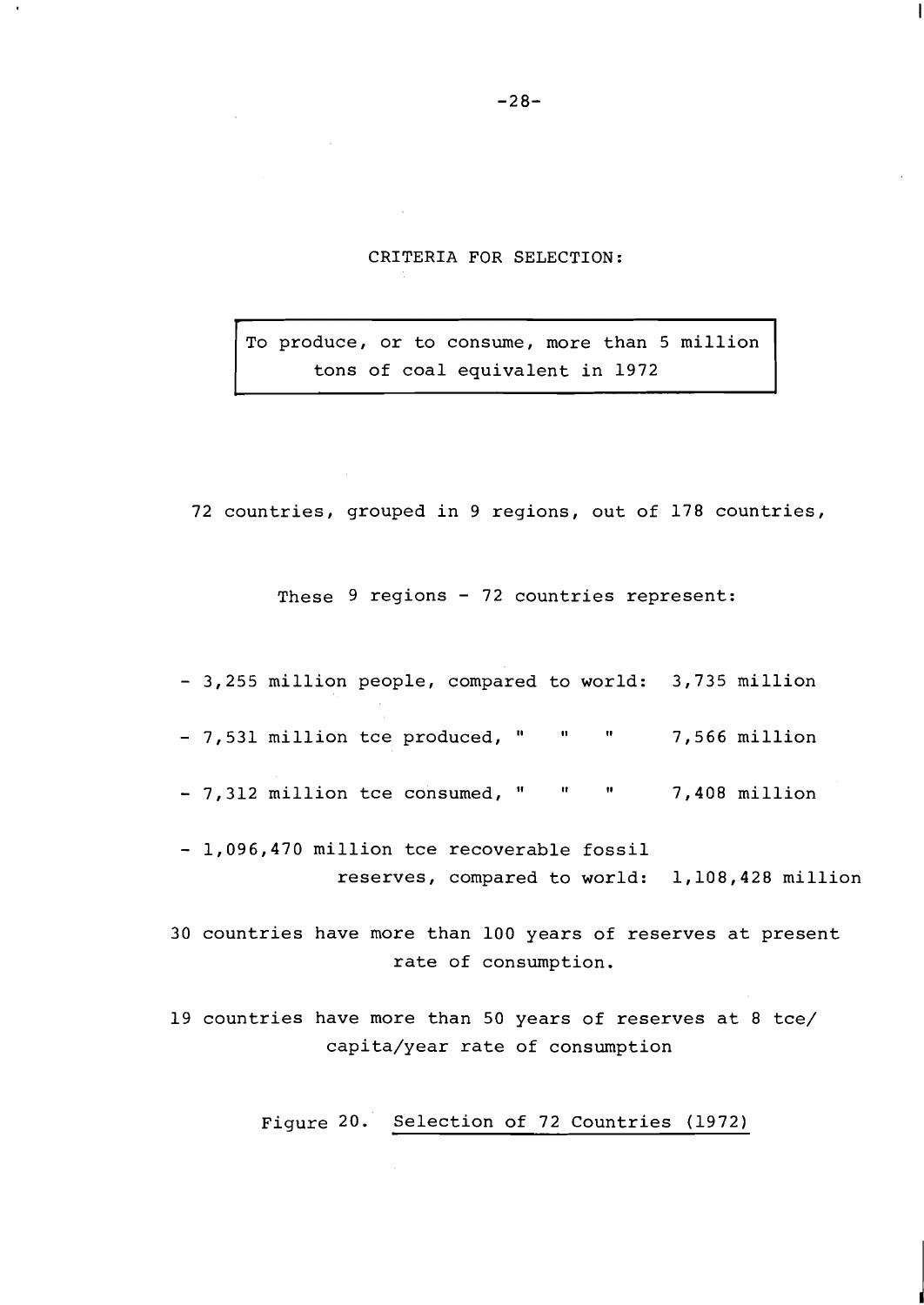This is why we have generally introduced a correcting (or normalizing) factor by assuming for any country a "stanard level of consumption" of 8 tce per capita, which we consider as a reasonable standard, and moreover as a reasonable objective for many countries which are at present far from such a level of consumption. It is our opinion that such a standard level could really be sufficient, and that it can be of the greatest importance for mankind to fix a reasonable limit for further energy consumption per capita instead of in-creasing or even "boosting" it to U.S. levels of 25 or 30 tce/ capita.

From such a principle, what we call the "8 tce/capita index" has been derived, which is the life time of present proven reserves at 8 tce/capita with present population levels of various countries. We will come back to this problem of population levels.

Figures 21 and 22 show the effect of introducing this 8 tce/capita index for a few selected countries, according to two different types of representation.

We have further begun to analyze specifically some problems related to world oil trade and the relative energy positions of various producing countries; some examples will be shown for the OPEC and/or OAPEC countries, although this analysis is extended to other countries as well. Similar analysis has been performed for uranium producing countries.

If we apply the 8 tce/capita (roughly equivalent to 6.15 toe/capita) to these oil exporting countries (Figure 23), we see that the relative energy positions of some of them are drastically changed, mainly for Indonesia, Nigeria and Algeria. We think that such considerations will play a growing role in future export and/or pricing policies of oil exporting countries, leading to possible energy conservation policies.

At this point, it is possible to raise two questions:

1. Is 8 tce/capita a realistic assumption for such countries? Figure 24 shows possible growth rates of oil producing countries, and gives the required annual growth rate of energy consumption to reach the 8 tce level starting from existing 1972 levels per capita, or the time to reach this same standard level assuming a uniform growth rate of 10%/yr. For Iran, for instance,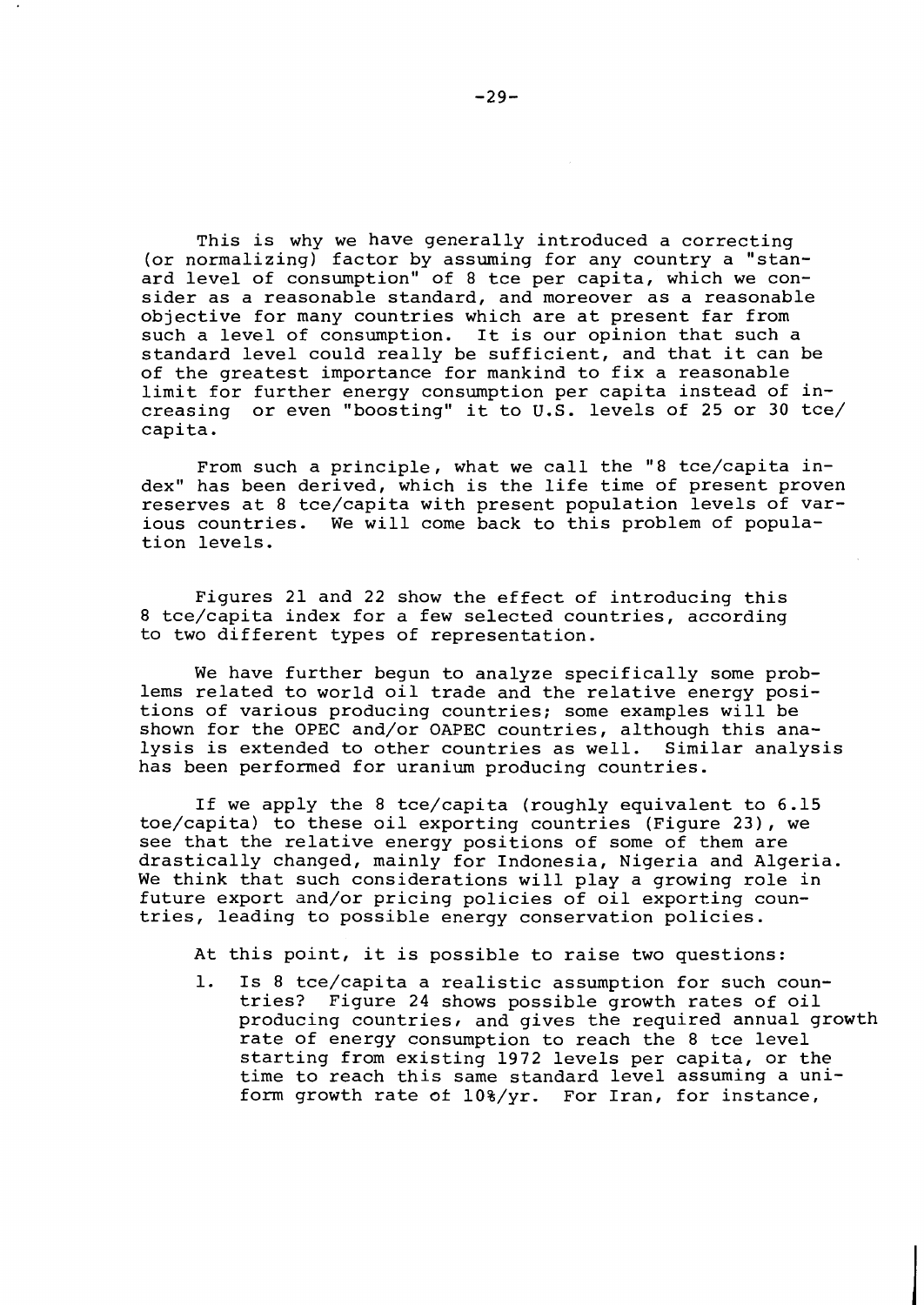calculations have shown a required growth rate of 9%/yr for 25 years; it is worth remembering that Japan, which is practically without domestic energy resources, had, for two decades, a higher growth rate than this 9% value, and also that Iran has just started a pluriannual development plan with a net growth rate of the GNP (and hence, more or less of the energy consumption) of slightly more than 25% per year. So we consider that our assumption is not unrealistic, even if not fully applicable to all energy producers.

 $\mathbf{I}$ 

2. What about population growth, which we have not taken into account so far? Figure 25 shows population forecasts as established by Fremont Felix for the various oil producing countries of the OPEC from 1967 to 2020, and Figure 26 compares such values with similar values for other geographical and/or economic areas of the Results illustrate the importance of the population effect for energy producing and for developing countries, a factor which presumably will play an increasing role in future energy policies.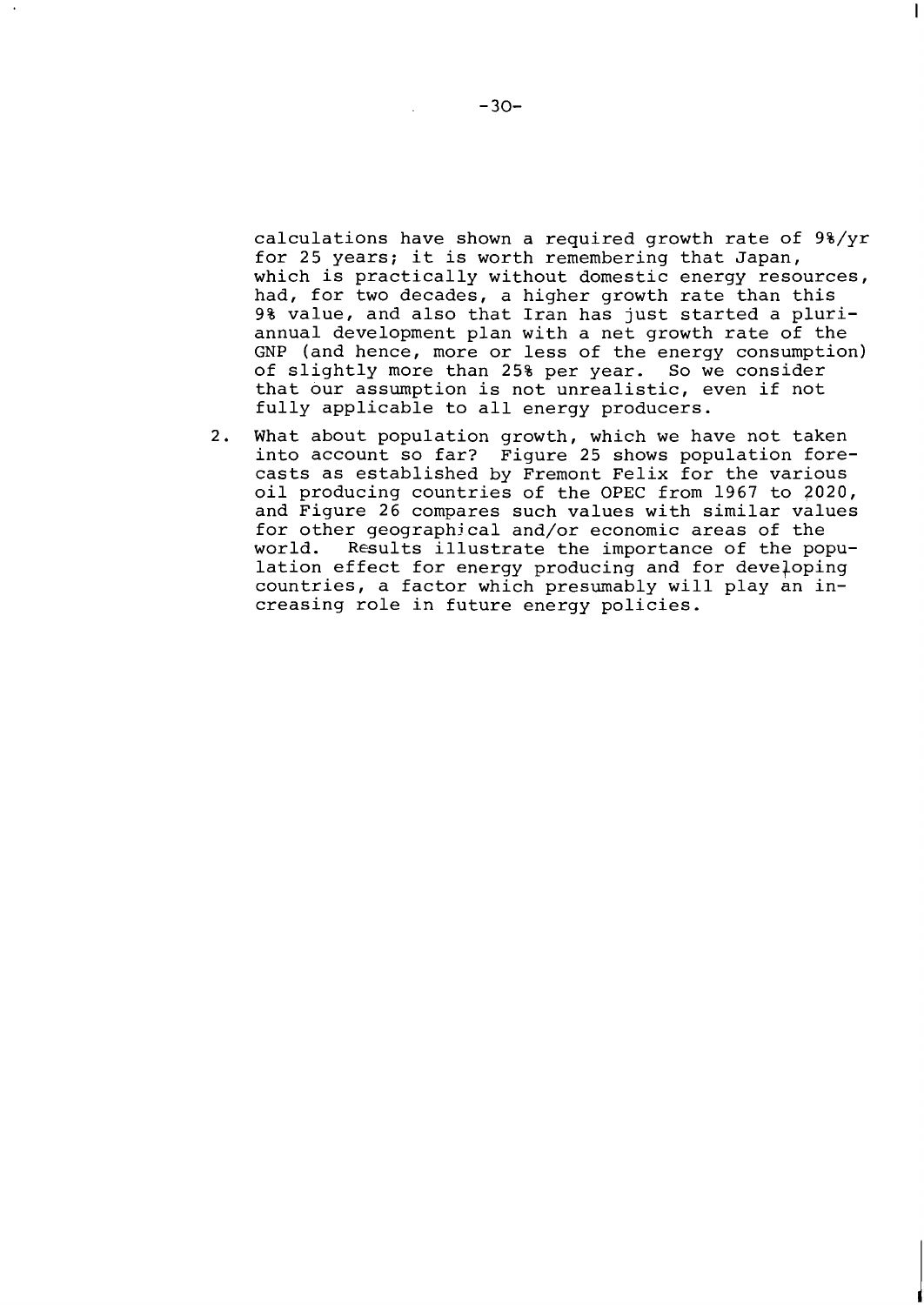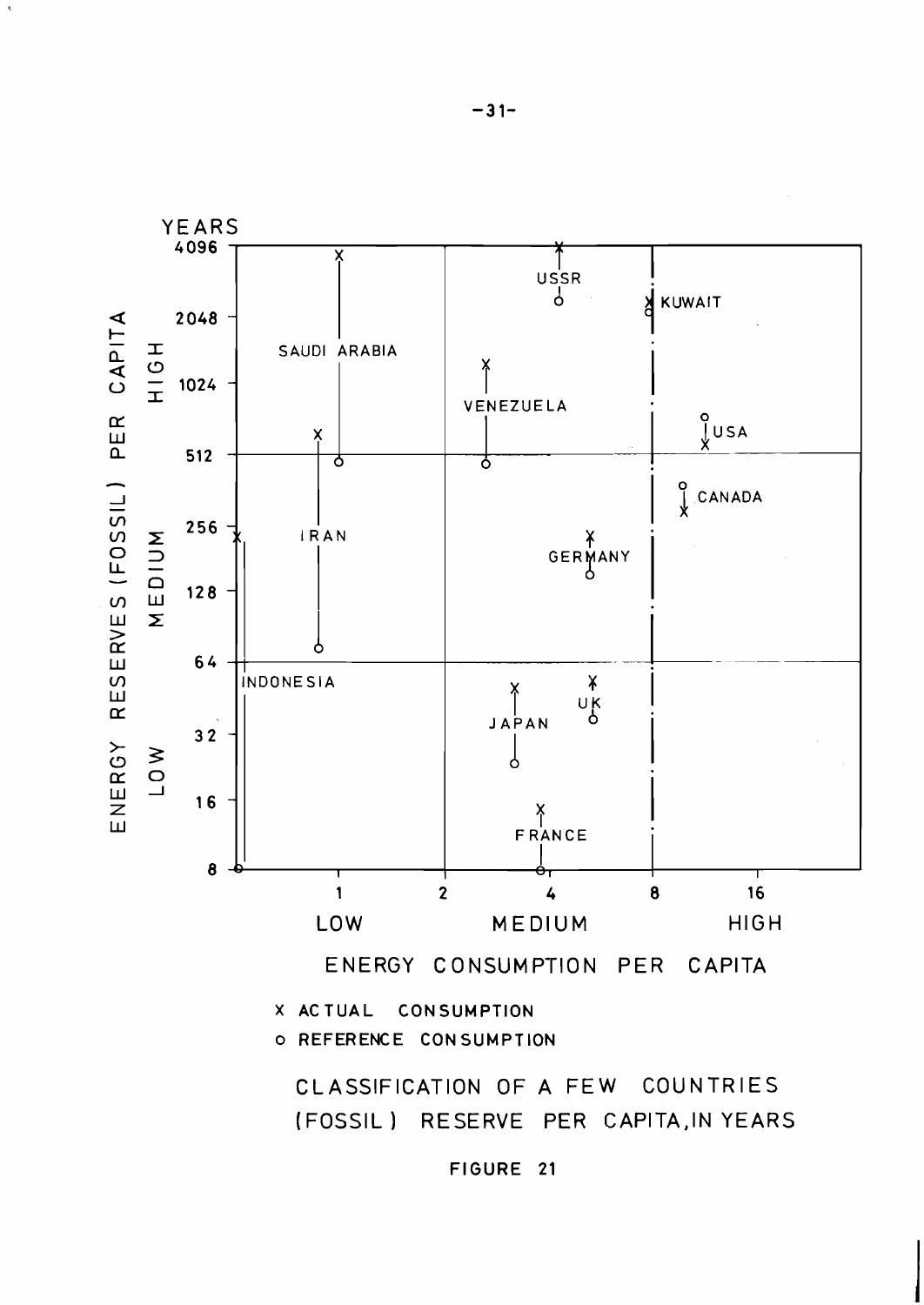

**FIGURE 22** 

 $-32-$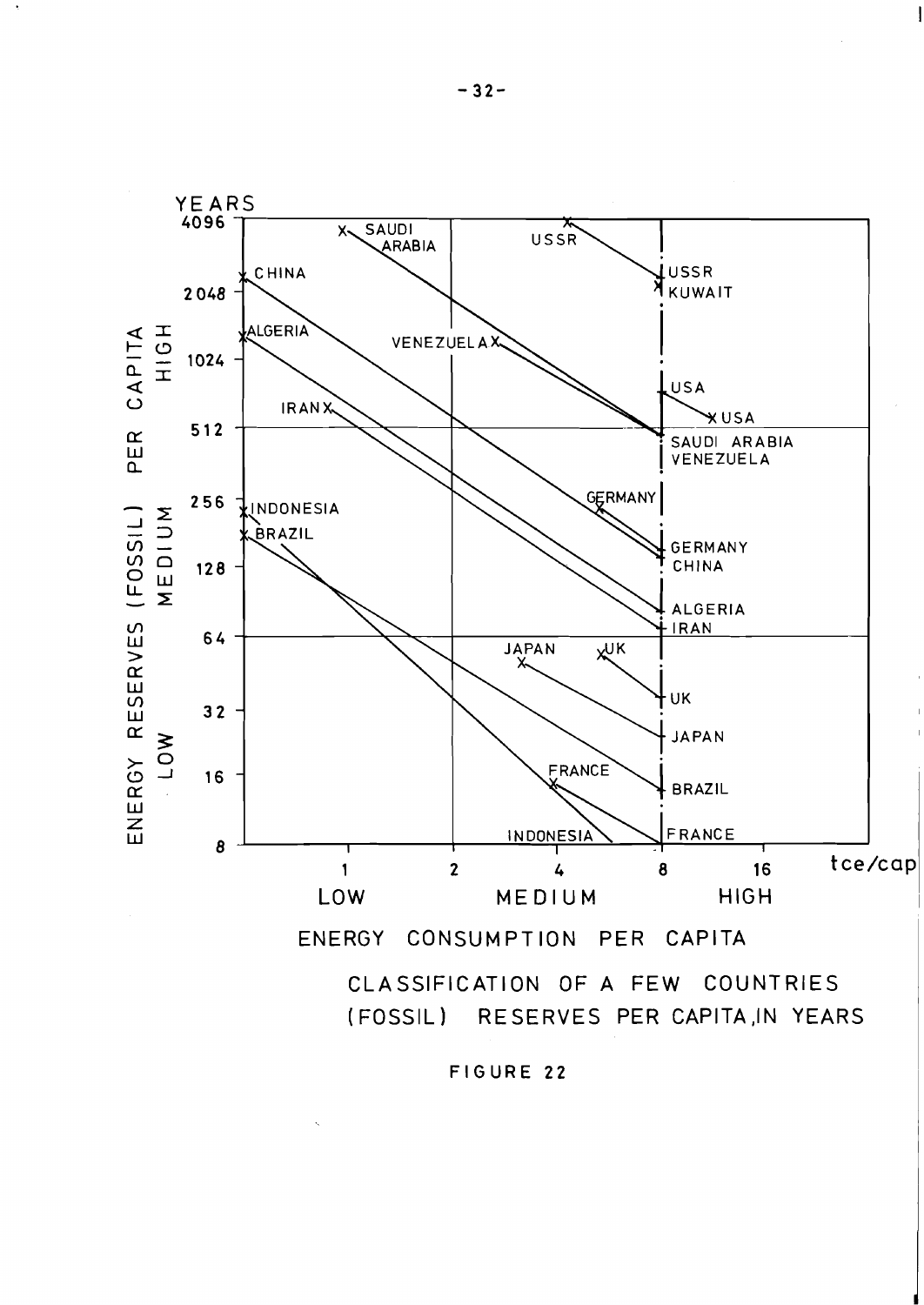

 $-33-$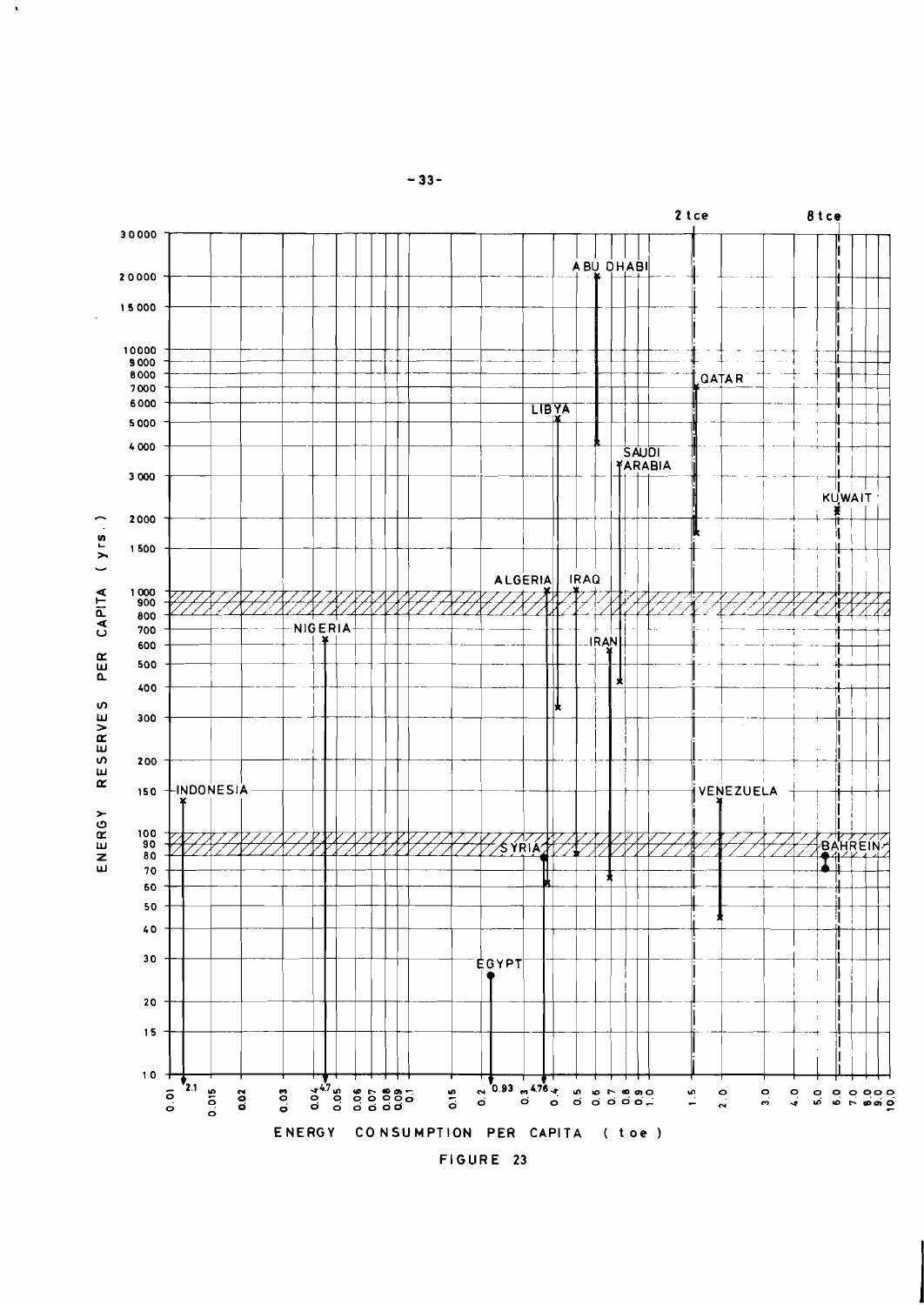| Energy Consumption   | Required annual rate to                         | $(= 8$ tre)<br>Time to reach 6.15 toe                                                                           |
|----------------------|-------------------------------------------------|-----------------------------------------------------------------------------------------------------------------|
| (1972)<br>per capita | in<br>8tce)<br>$\text{to}$ $($<br>6.15<br>reach | at 10%/year                                                                                                     |
|                      | years, in per cent<br>25                        |                                                                                                                 |
| toe                  |                                                 | years                                                                                                           |
|                      |                                                 |                                                                                                                 |
| 12.07                | already over                                    | already over                                                                                                    |
| 0.410                | 11.5                                            | $\frac{8}{2}$                                                                                                   |
| 0.103                | 17.8                                            | $\frac{3}{4}$                                                                                                   |
| 0.734                | G                                               | 20                                                                                                              |
| 0.493                | 10.6                                            | 24                                                                                                              |
| 7.377                | already over                                    | $-34-$<br>over<br>already                                                                                       |
| 3.391                | 2.4                                             | $\bullet$                                                                                                       |
| 0.051                | 21.1                                            | 50                                                                                                              |
| 17.882               | already over                                    | already over                                                                                                    |
| 0.693                | $\frac{1}{9}$ .                                 | 23                                                                                                              |
| 1.903                | 4.8                                             | $\mathbf{1}$                                                                                                    |
|                      |                                                 | contribution of the second reservation and reservation and reservation and reservation and reservation of the s |
|                      | $\tilde{c}$                                     | こくらく<br>Doeihlo Croth Dator of Pr                                                                               |

Fiqure 24. Possible Growth Rates of Energy Consumption per Capita in OPEC Countries. Figure 24. Possible Growth Rates of Energy Consumption per Capita in OPEC Countries.  $\vert$ 

 $\ddot{\phantom{0}}$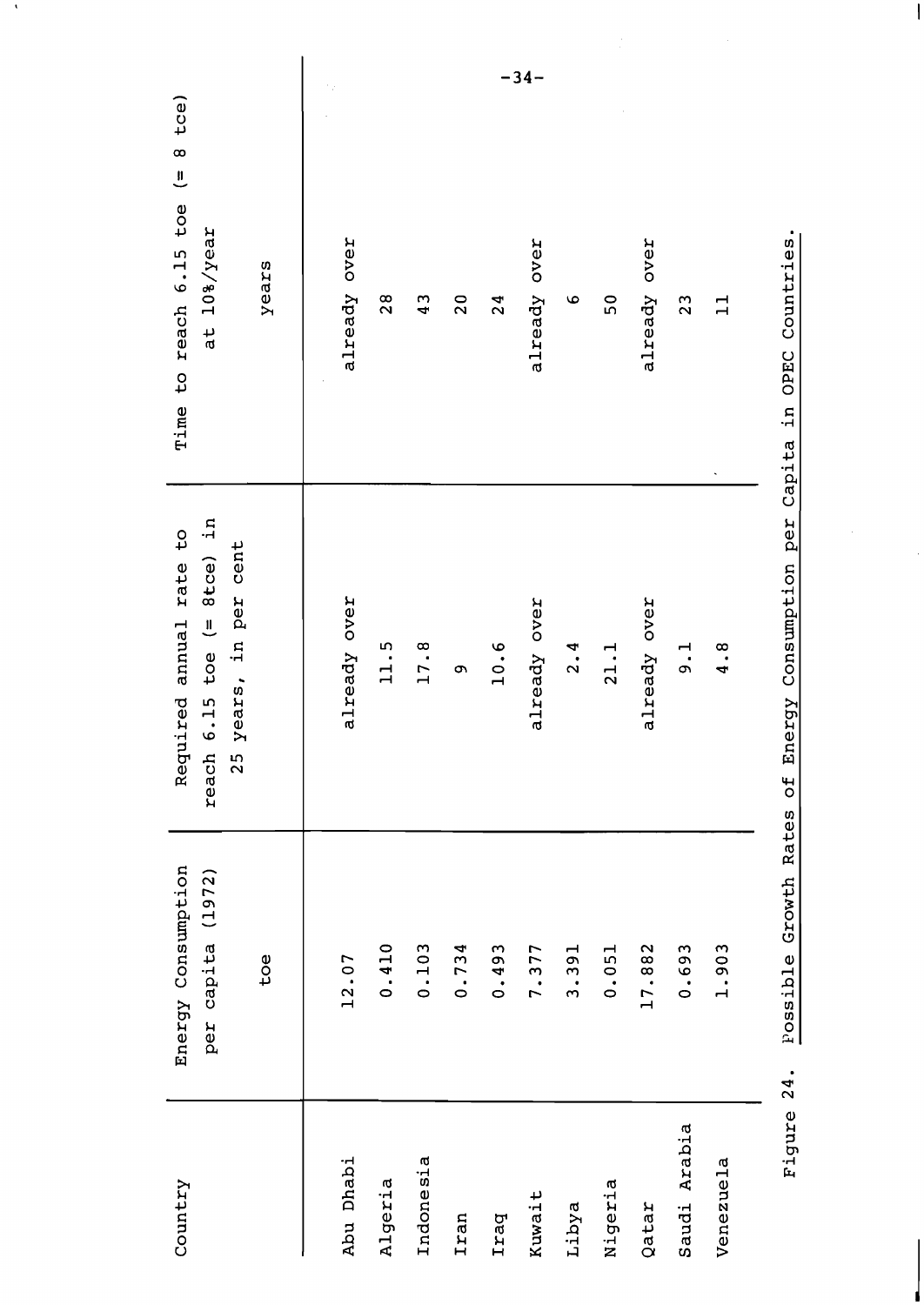|              | 1967    | 1975    | 1985    | 2000    | 2020    |
|--------------|---------|---------|---------|---------|---------|
| Abu Dhabi*   | 0.135   | 0.274   | 0.423   | 0.693   | 1.033   |
| Algeria      | 16.516  | 18.11   | 21.95   | 24.88   | 29.15   |
| Ecuador      | 5.89    | 7.05    | 9.26    | 12.50   | 16.70   |
| (Gabon)      | (0.485) | (0.501) | (0.536) | (0.577) | (0.614) |
| Indonesia    | 116.00? | 131.0   | 155.8   | 192.50  | 234.50  |
| Iran         | 27.892  | 32.39   | 40.25   | 52.10   | 66.25   |
| Iraq         | 9.35?   | 10.40   | 12.92   | 16.53   | 21.03   |
| Kuwait       | 0.570   | 0.790   | 1.222   | 2.00    | 2.98    |
| Libya        | 1.869?  | 2.30    | 3.10    | 4.29    | 5.79    |
| Nigeria      | 63.87?  | 72.60   | 87.10   | 106.60  | 130.10  |
| Qatar        | 0.100?  | 0.114   | 0.176   | 0.289   | 0.430   |
| Saudi Arabia | 7.23    | 7.90    | 9.02    | 10.49   | 12.10   |
| Venezuela    | 10.035  | 12.04   | 15.78   | 21.48   | 28.71   |
| Total**      | 259.467 | 294.968 | 357.001 | 444.352 | 575.773 |

\* (Trucial Oman)

 $\ddot{\phantom{1}}$ 

? Figures given in the tables do not correspond with detailed figures per country for 1967.

\*\* (Not including Gabon)

Figure 25. OPEC Populations (millions inhabitants)--according to Fremont Felix

 $\sim 10^7$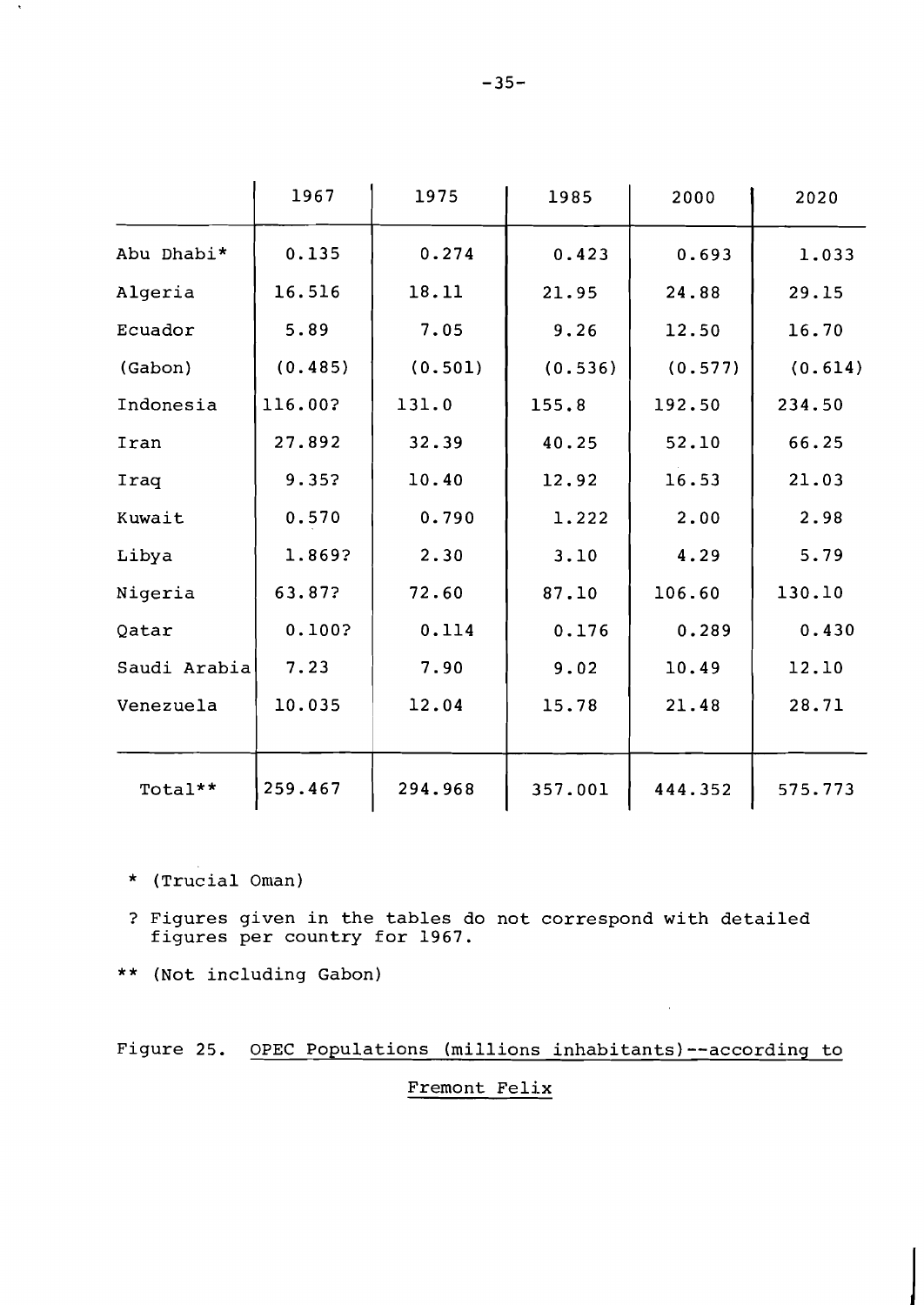|                                               | 1967   | 2000   | 2020   |  |
|-----------------------------------------------|--------|--------|--------|--|
| Belgium*                                      | 9.92   | 11.62  | 12.28  |  |
| Denmark                                       | 4.839  | 5.85   | 6.24   |  |
| France                                        | 49.55  | 66.60  | 73.60  |  |
| Germany                                       | 57.70  | 76.20  | 83.30  |  |
| Ireland                                       | 2.899  | 3.12   | 3.20   |  |
| Italy                                         | 52.35  | 62.60  | 66.50  |  |
| Luxemburg*                                    |        |        |        |  |
| Netherlands                                   | 12.873 | 17.38  | 19.42  |  |
| United Kingdom                                | 55.07  | 65.50  | 69.60  |  |
|                                               |        |        |        |  |
| "9-Europe"                                    | 245.20 | 308.87 | 334.14 |  |
| U.S.S.R.                                      | 235.5  | 330.8  | 372.0  |  |
| U.S.A.                                        | 203.21 | 285    | 322.5  |  |
| Ratio $\frac{9 - \text{Europe}}{\text{OPEC}}$ | 0.946  | 0.696  | 0.61   |  |
|                                               |        |        |        |  |

\*Luxemburg is included in the figures for Belgium.

# Figure 26. DEVELOPED COUNTRIES Populations (millions inhabitants)--according to Fremont Felix

 $\sim$ 

 $\sim$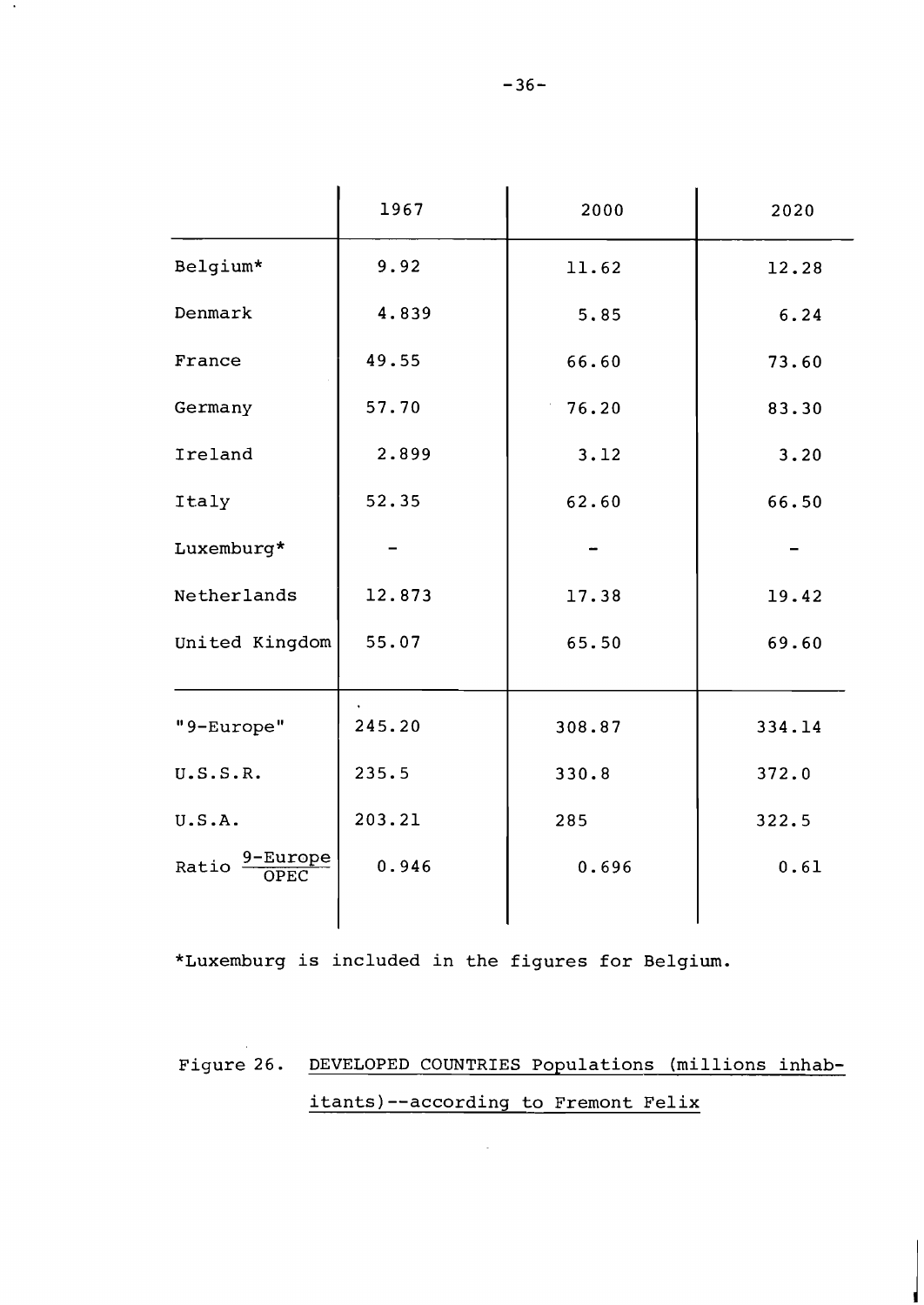Finally, the next step is to try to assess what may be the effects of possible energy conservation policies on world<br>energy trade. Incidentally, it is worth mentioning that, Incidentally, it is worth mentioning that, whilst we were doing such studies, two countries, France and Canada, adopted energy conservation policies for uranium, in line with some of our assumptions. For France, for instance, we can say that it seemed unreasonable to have an exporter position--with 0.71 kg U/capita of reasonably assured reserves or 2.05 kg U/capita total reserves, giving, at best, five years of total energy consumption at 8 tce/capita--and simultaneously engage in an ambitious nuclear program, sometimes summarized by the slogan "all nuclear, all electric...." Such recent decisions prove that our considerations are not purely theoretical.

To explore various possibilities of energy conservation policies, we have developed different scenarios for energy producing countries, assuming various growth rates of domestic energy consumption, commitments of energy contracts, growth rates for population, rates of discoveries for new reserves, etc. One purpose of such calculations is to see whether it is possible to find "indicators" such that, if say less reserves are found than expected or required for a given scenario, changes in exporting policy can be forecasted. As an example, one sample case for Iran is given. This is summarized in Figures 27 and 28. According to such a scenario, Iran would have to discover 79 x 10<sup>9</sup> bbl of oil in the next 27 years, say roughly  $3 \times 10^9$  bbl per year at an average, to be able to fulfil present commitments and meet a growing domestic energy demand, and still have oil reserves equivalent to 30 years of the total domestic energy consumption in the year 2000, by the year 2000. If during the next ten years, for instance, new oil discoveries were much less than  $3 \times 10^9$  bbl/year, all other conditions being equal, one of the objectives would probably have to be changed.\* Figure 28 shows similar conclusions in a somewhat different way.

Such models will be refined in coming months, aiming at a better understanding of possible forecasts for world energy trade.

Finally, a small effort has been initiated on the methodology for studying energy or mineral commodities "coalitions", on the basis of games between consumers and producers. One problem studied is the attempt to judge different coalitions by different factors, such as energy position, relative part

\*These calculations are illustrative and based on very simple assumptions (as for instance, not taking into account natural gas reserves or utilization, etc.).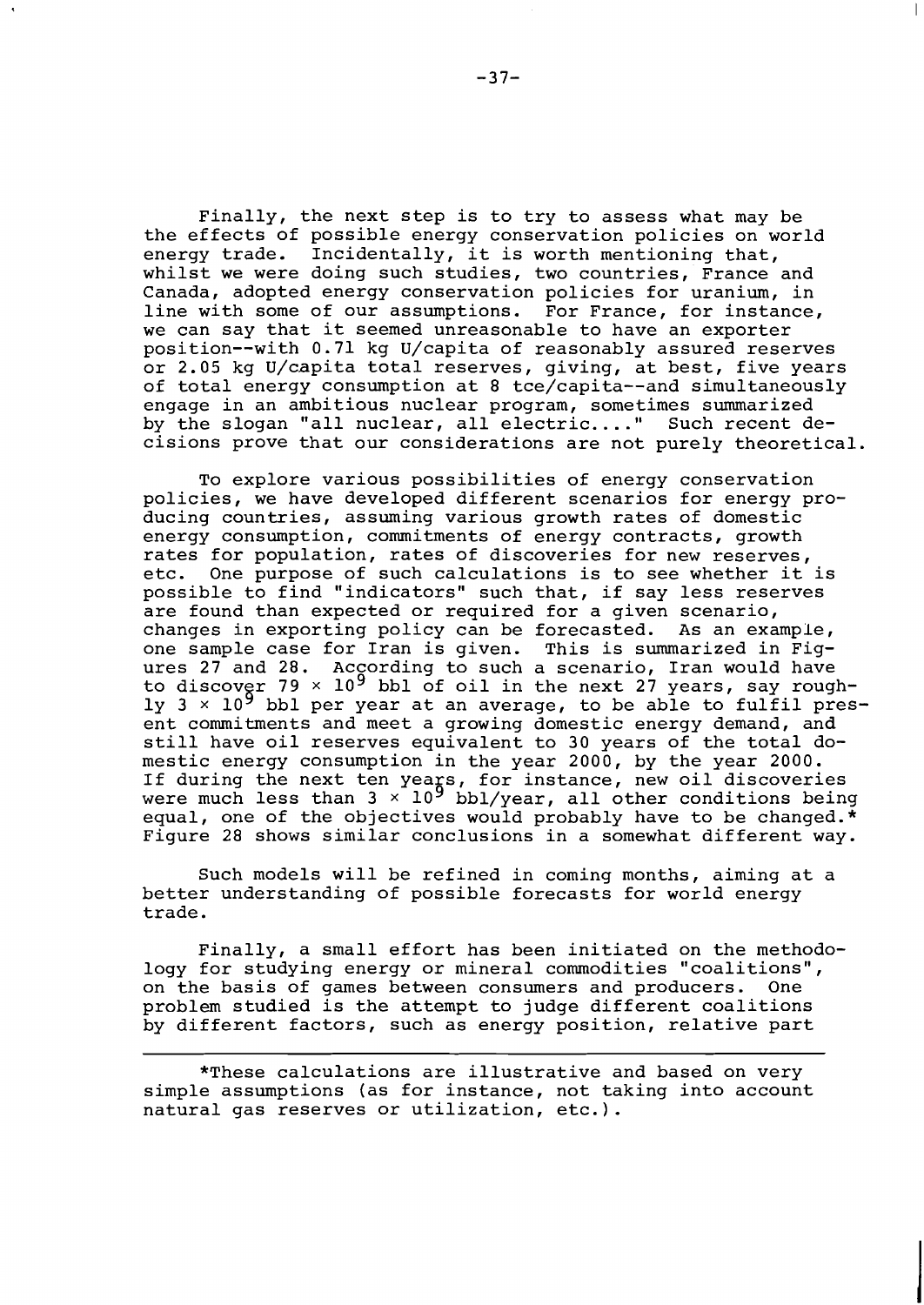### SCENARIO FOR A DEVELOPMENT AND CONSERVATION POLICY

Present Oil Reserves (1973):  $70 \times 10^9$  bbl Production  $2 \times 10^9$  bbl

Assumption on Supply:  $2 \times 10^9$  bbl/yr for 20 years Domestic Consumption:  $0.125 \times 10^9$  bbl Oil equivalent in 1973 (all Energy)

Assumptions on Consumption:

+ 15%/yr until 1990

+ 7%/yr between 1990 and 2000

New Discoveries Necessary to keep 30 Years of Domestic Consumption after Year 2000:

$$
\boxed{79 \times 10^9 \text{ bbl}}
$$

Figure 27. Iran.

 $\mathbf{I}$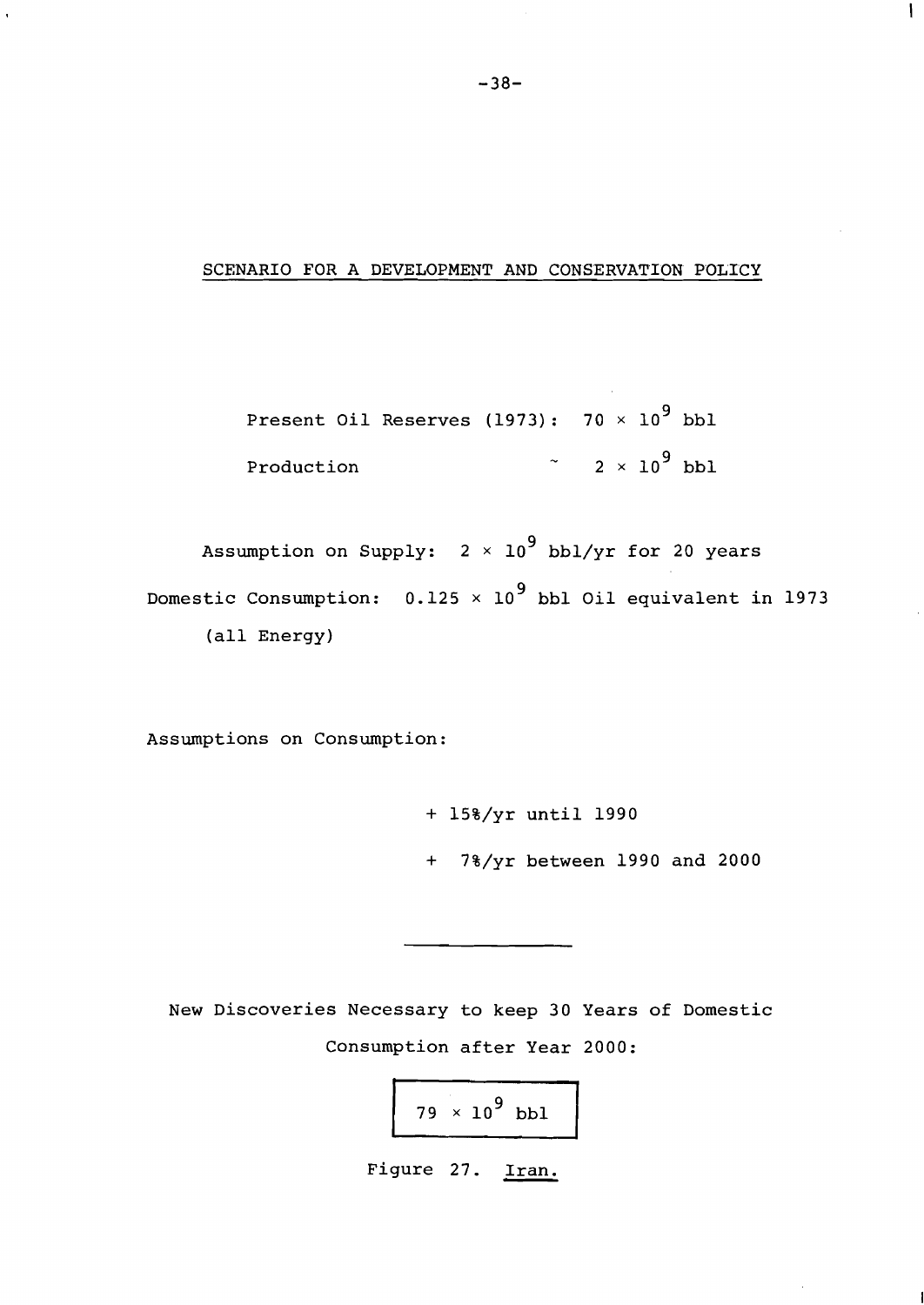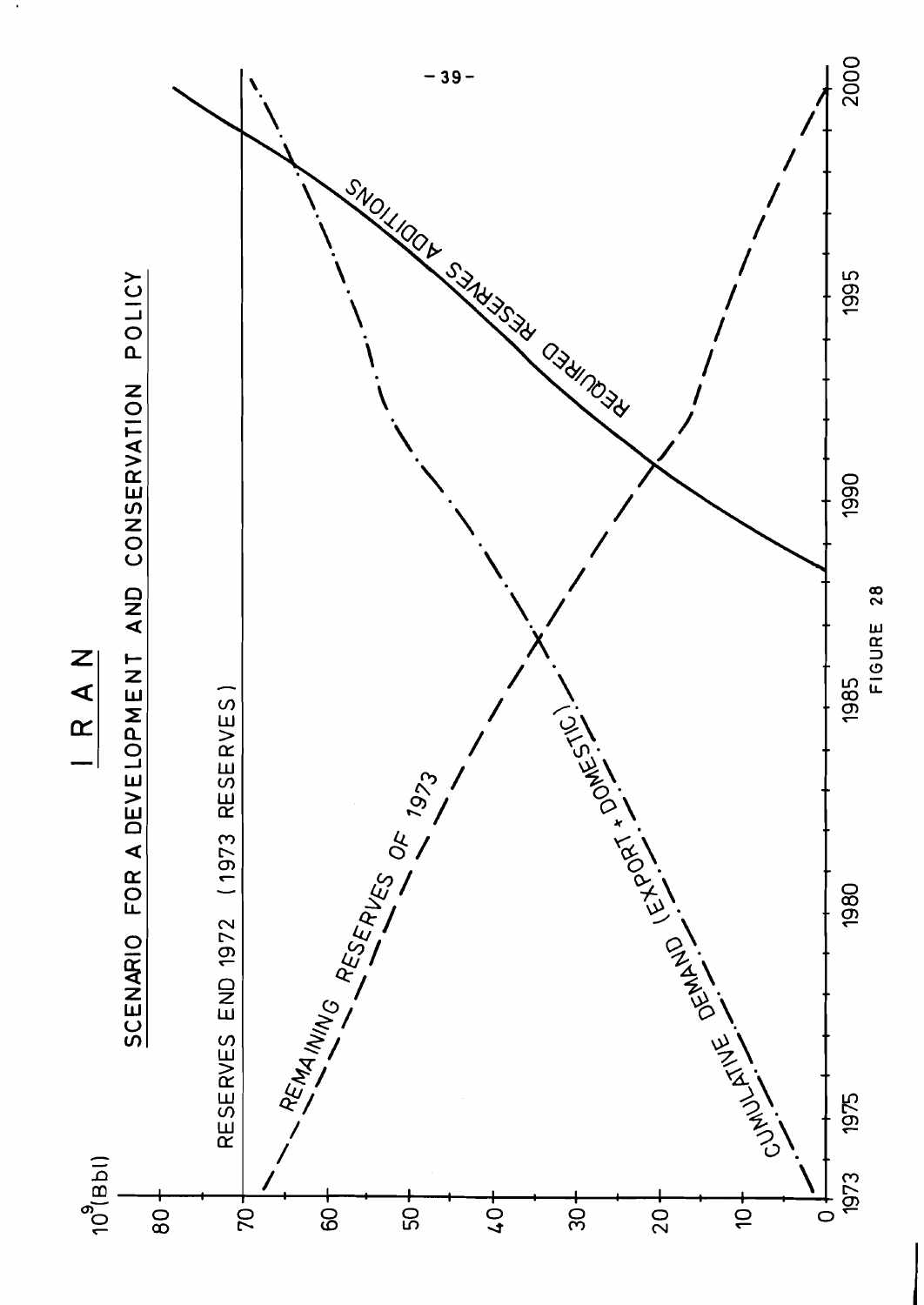**of trade in GNP or in the balance of payments, internal factors, such as singleness of coalition objective, etc.** 

 $\ddot{\phantom{a}}$ 

 $\langle \rangle$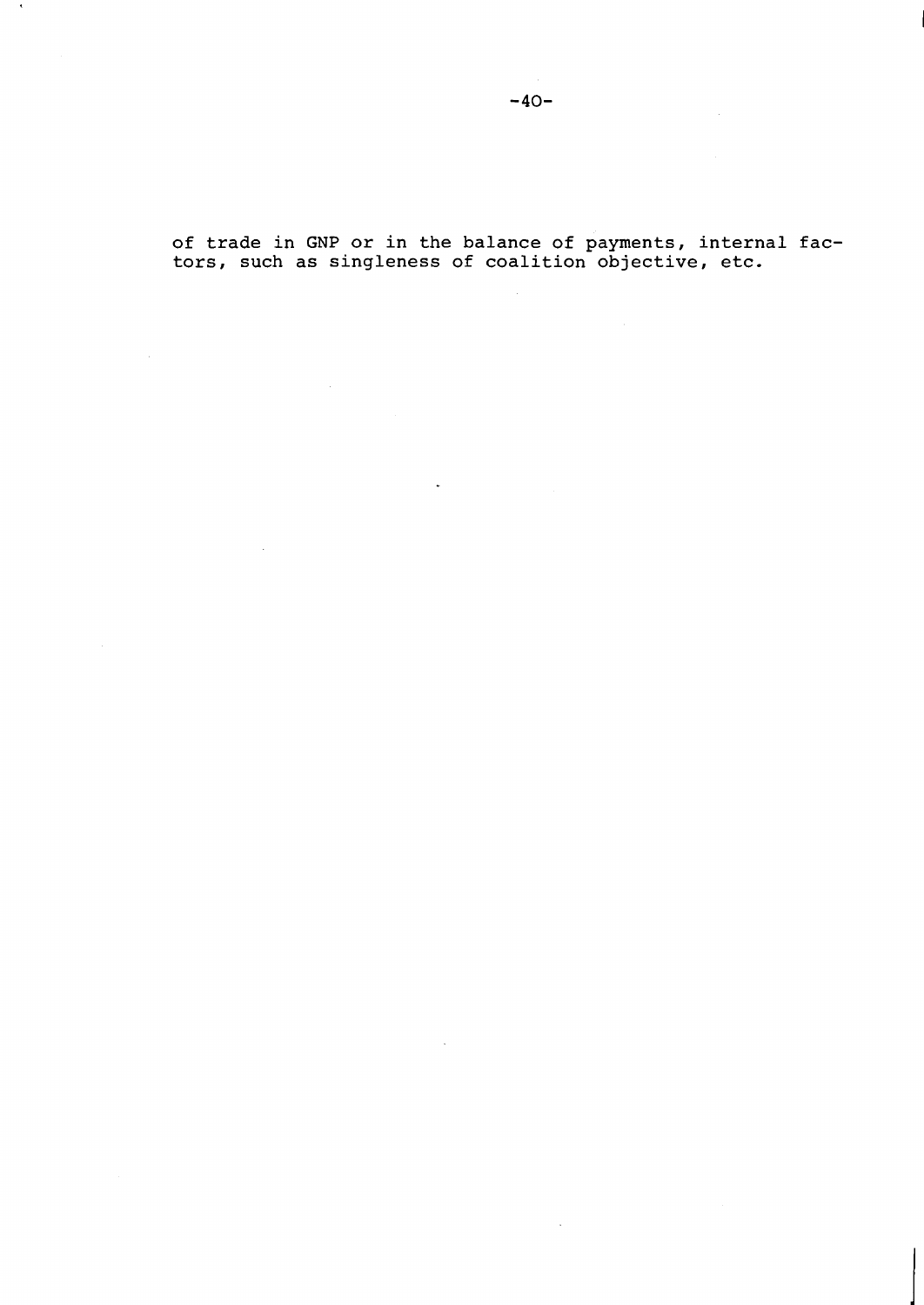### ANNEX

#### ENERGY RESOURCES CONFERENCE

The IIASA Energy Project plans to host a Workshop on Energy Resources on May 20-21, 1975, These two days will be devoted to discussions of papers and a third day may be available for the extension of discussions and/or small specialized meetings.

For the main objective of the Energy Project, namely the comparison of long term energy options (nuclear, solar, geothermal, fusion and large scale use of coal), it is clear that one of the critical points is the time we have to.compare, select and implement a single option, or various options. This length of time depends on three main factors:

- real amount of energy resources

 $\sim$ 

- problems related to large scale production of these resources (especially in view of low grade ores, such as low content oil shales or diluted uranium rocks)
- availability of these energy resources to world trade.

Although the Energy Project is interested in a better understanding of these points, it has been considered that the most appropriate of them for the planned workshop was the assessment of energy resources.

A brief survey of world estimates will be discussed, but the main emphasis will be an a comparison and, if possible, coordination of the various methods, such as statistical, analogical, etc., for the most important energy resources--mainly hydrocarbons and fissile (uranium and/or thorium), but also coal. It is proposed that the different models which have been developed will be discussed and compared.

In addition to such comparisons, it is expected that the workshop will help to define or better judge the effort which would be necessary for more reliable energy resource estimates so that the energy planners have a better tool to study long term prospects, as well as short or medium term transitions.

Michel Grenon